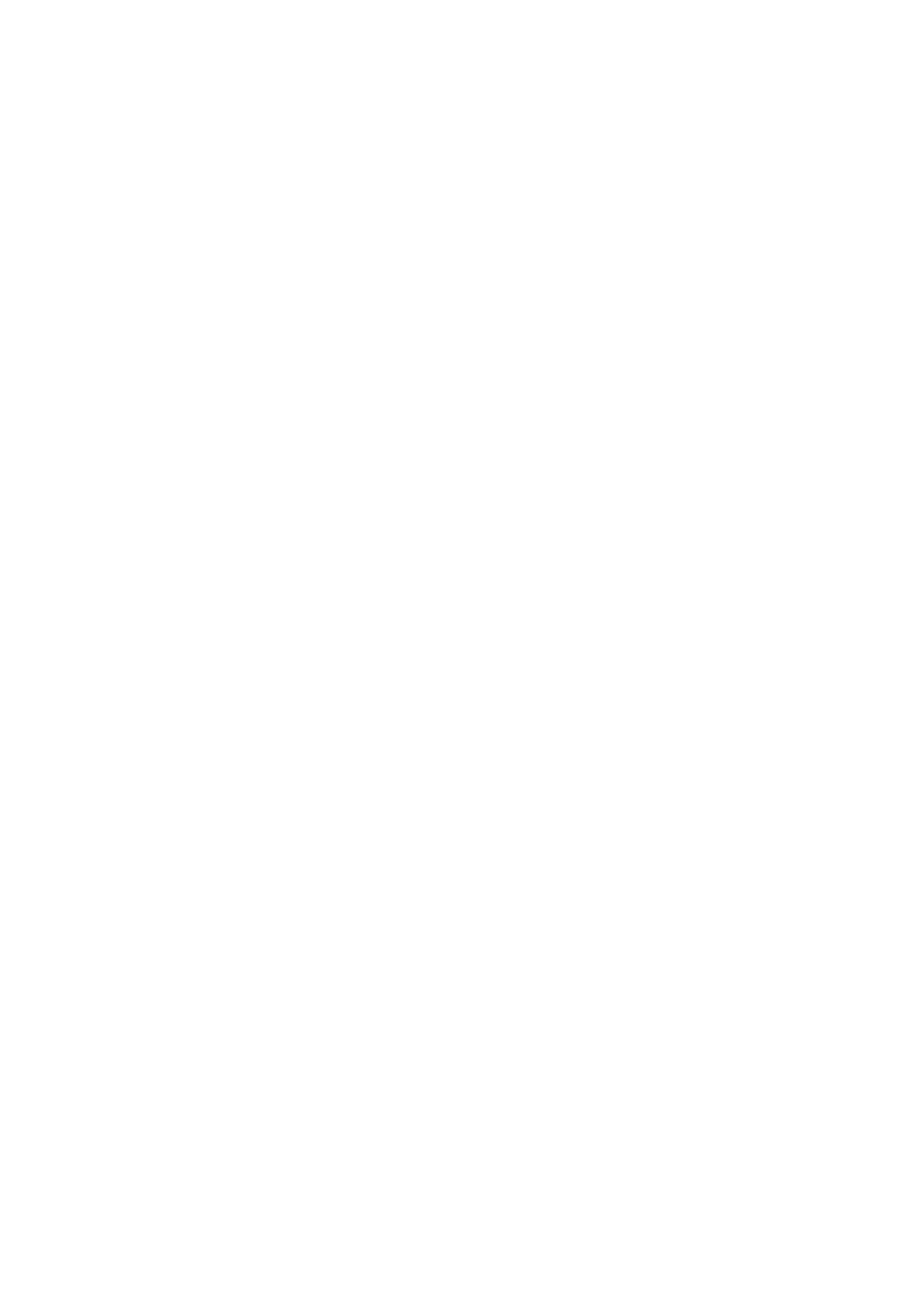# Diversity in Narration and Writing:

*The Novel*

Edited by

Kornélia Horváth, Judit Mudriczki and Sarolta Osztroluczky

Cambridge **Scholars** Publishing

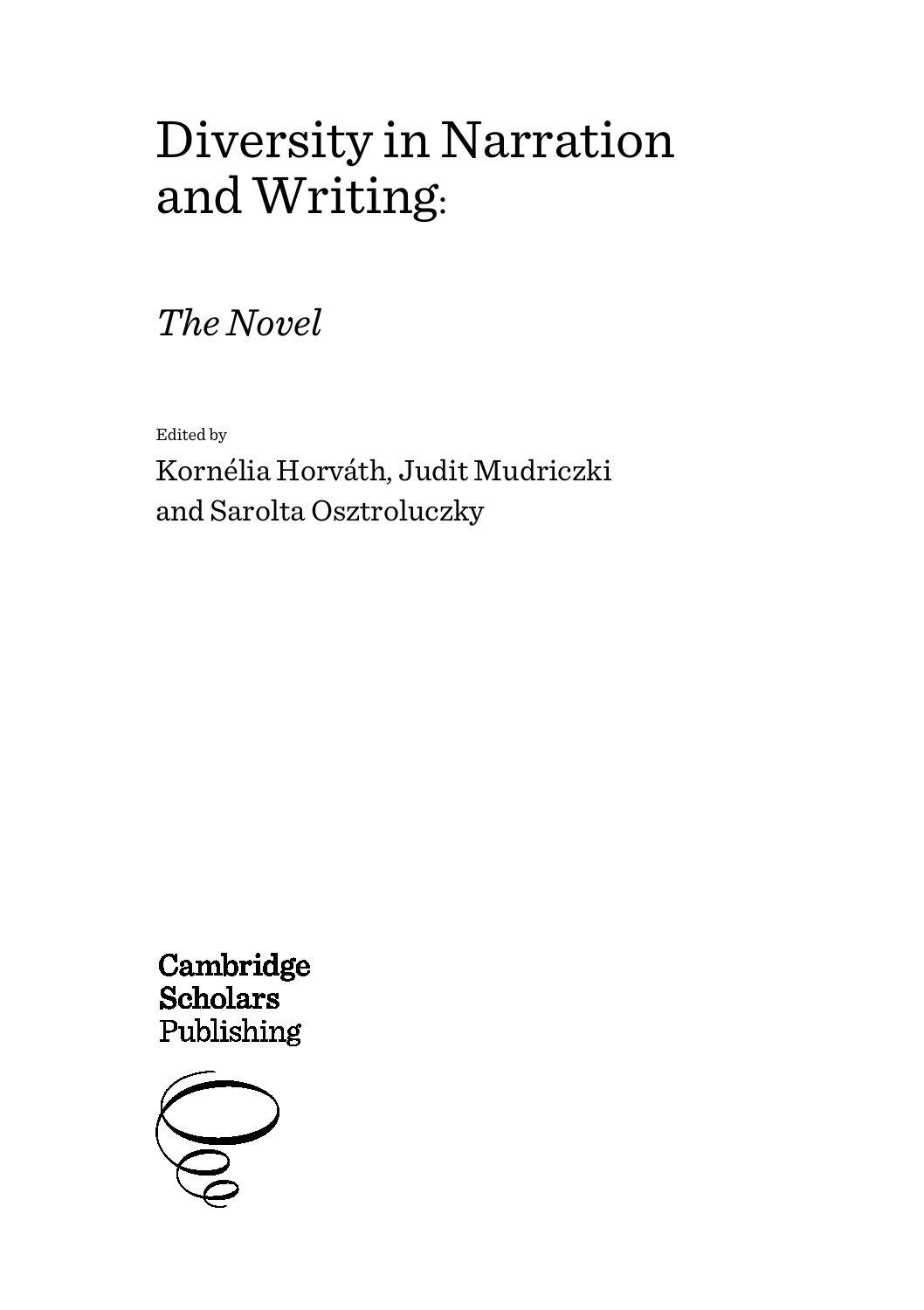Diversity in Narration and Writing: The Novel

Edited by Kornélia Horváth, Judit Mudriczki and Sarolta Osztroluczky

Reviewed by Tamás Bényei

This book first published 2022

Cambridge Scholars Publishing

Lady Stephenson Library, Newcastle upon Tyne, NE6 2PA, UK

British Library Cataloguing in Publication Data A catalogue record for this book is available from the British Library

Copyright © 2022 by Kornélia Horváth, Judit Mudriczki, Sarolta Osztroluczky and contributors

All rights for this book reserved. No part of this book may be reproduced, stored in a retrieval system, or transmitted, in any form or by any means, electronic, mechanical, photocopying, recording or otherwise, without the prior permission of the copyright owner.

ISBN (10): 1-5275-7716-3 ISBN (13): 978-1-5275-7716-9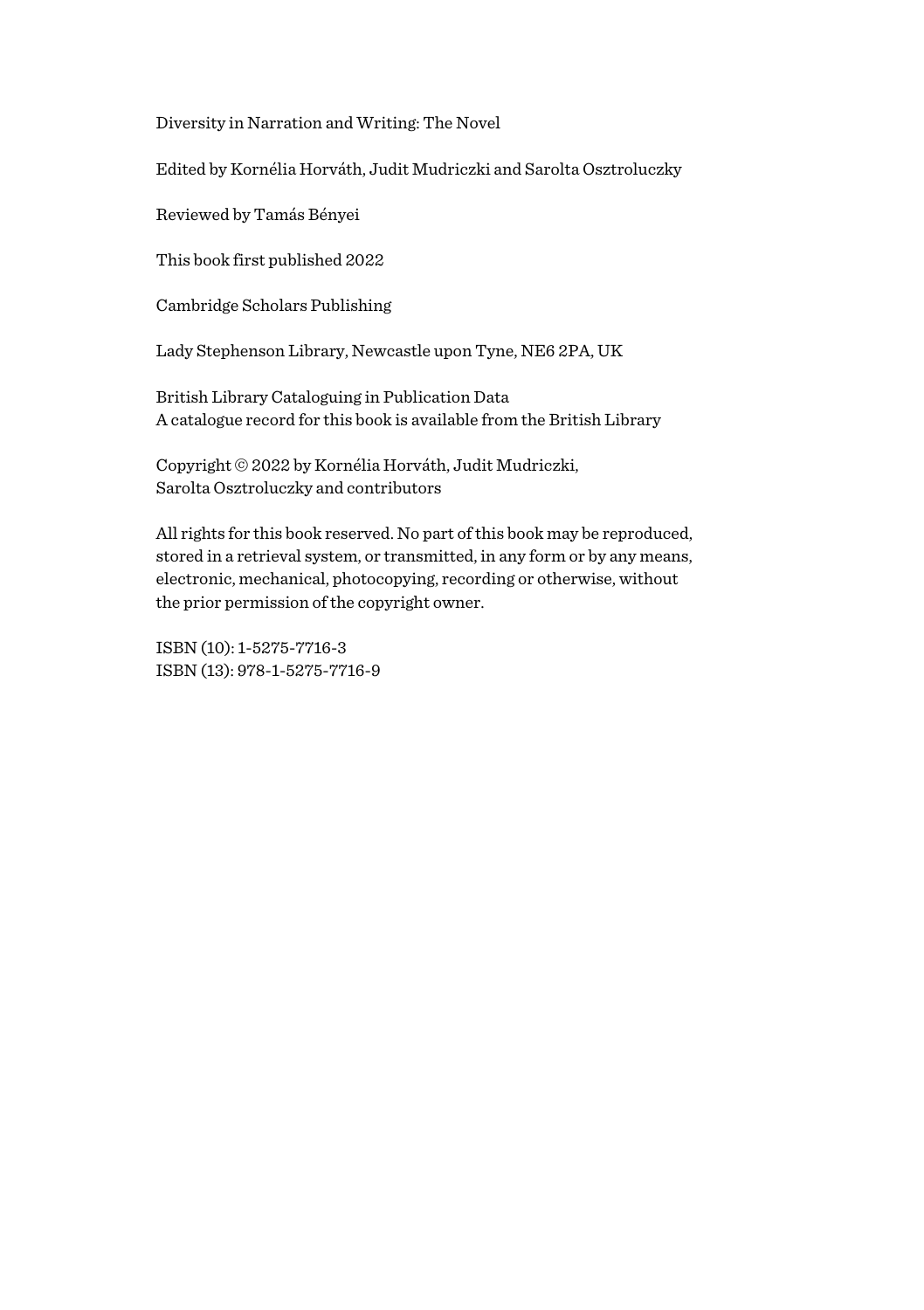# **CONTENTS**

| Introduction: Diversity in Academic Discourses on Novel Studies<br>Judit Mudriczki    |
|---------------------------------------------------------------------------------------|
| <b>Intermediality and Narrative Theory</b>                                            |
| From "Madame Bovary c'est moi" to "Emma is Us:" Focalisation<br>Mieke Bal             |
| Tibor Gintli                                                                          |
| Three Central European Writers on the Novel: Milan Kundera,<br>Kornélia Horváth       |
| Heteroglossia and Inner Monologue: Linguistic Events as Character<br>András Kappanyos |
| János Szávai                                                                          |
| <b>Narrative Discourses in Classic and Contemporary English Fiction</b>               |
| Diverted from Wonderland: Multilevel Trauma Narratives<br>Antal Bókay                 |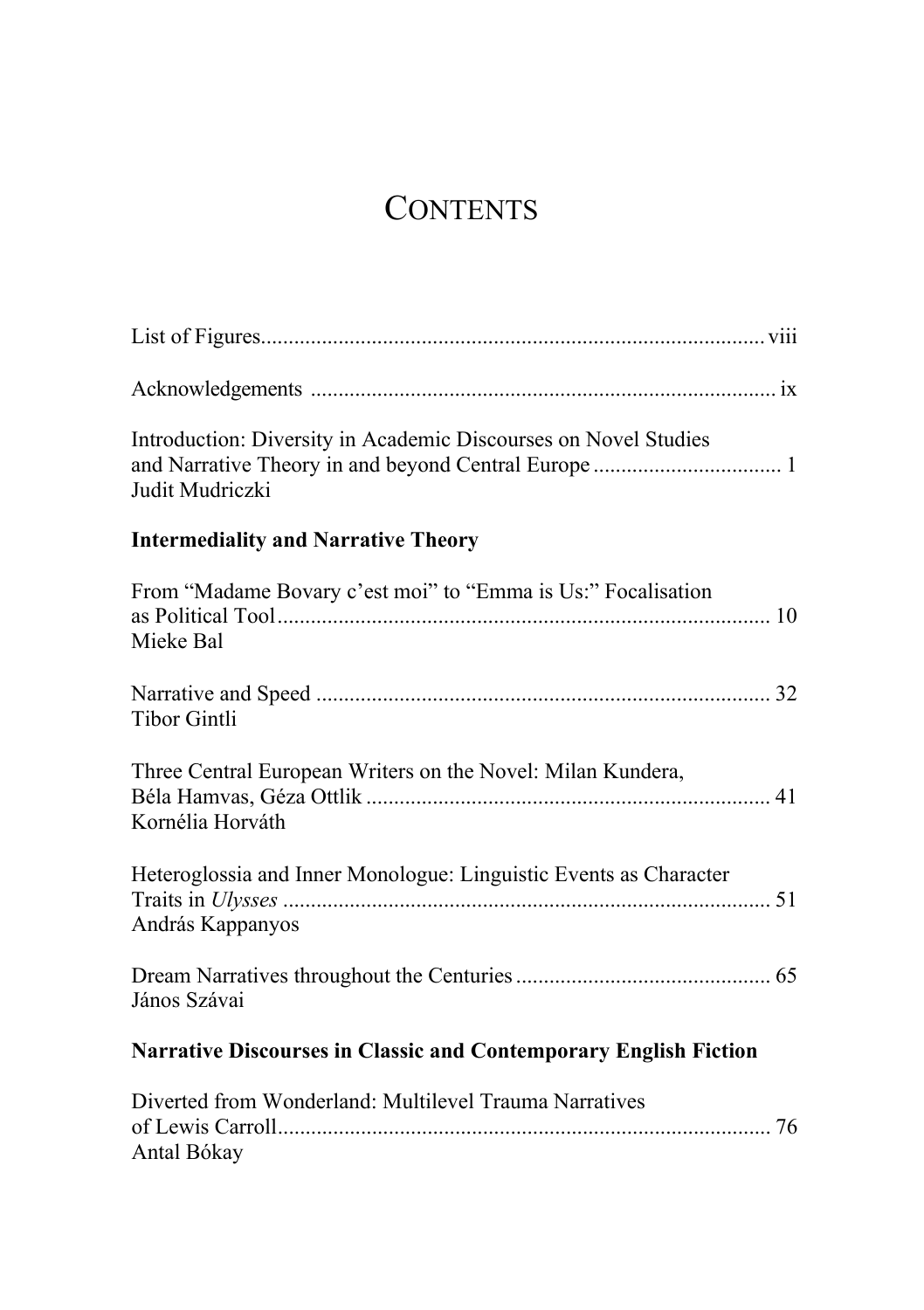### vi Contents

| The Problem of Counterpart and Narrative Parallelism in Prose Language:<br>Jack London's "The Law of Life" and "Morganson's Finish" 98<br>Gábor Kovács |
|--------------------------------------------------------------------------------------------------------------------------------------------------------|
| The Voice of the Community in Doris Lessing's The Grass is Singing 110<br>Nóra Séllei                                                                  |
| Narration, Colonisation, Intertextuality: J. M. Coetzee's Dusklands  124<br>Angelika Reichmann                                                         |
| Campus as a Non-Place in the Novels of David Lodge 143<br>Yuliia Terentieva                                                                            |
| Bran Remembers: The Narrative Process of A Game of Thrones 154<br>Nikolett Sipos                                                                       |
| "Like People in a Book:" Jack and a Modern-Day Captivity Narrative 167<br>Noémi Albert                                                                 |
| Narrative Discourses and the Hungarian Legacy of Fiction                                                                                               |
| Narrative World and Descriptive Power: Ambiguity and Integration<br>László Bengi                                                                       |
| The Perception and Representation of Paris in Modern Hungarian<br>Fiction by Gyula Illyés, András Hevesi, and Jolán Földes  205<br>Mihály Benda        |
| The Thicket of Memory: Thomas Wolfe and Géza Ottlik  216<br>Sarolta Osztroluczky                                                                       |
|                                                                                                                                                        |
| Wonders of Telling-Telling Wonders: Sándor Márai's The Blood<br>Zoltán Kulcsár-Szabó                                                                   |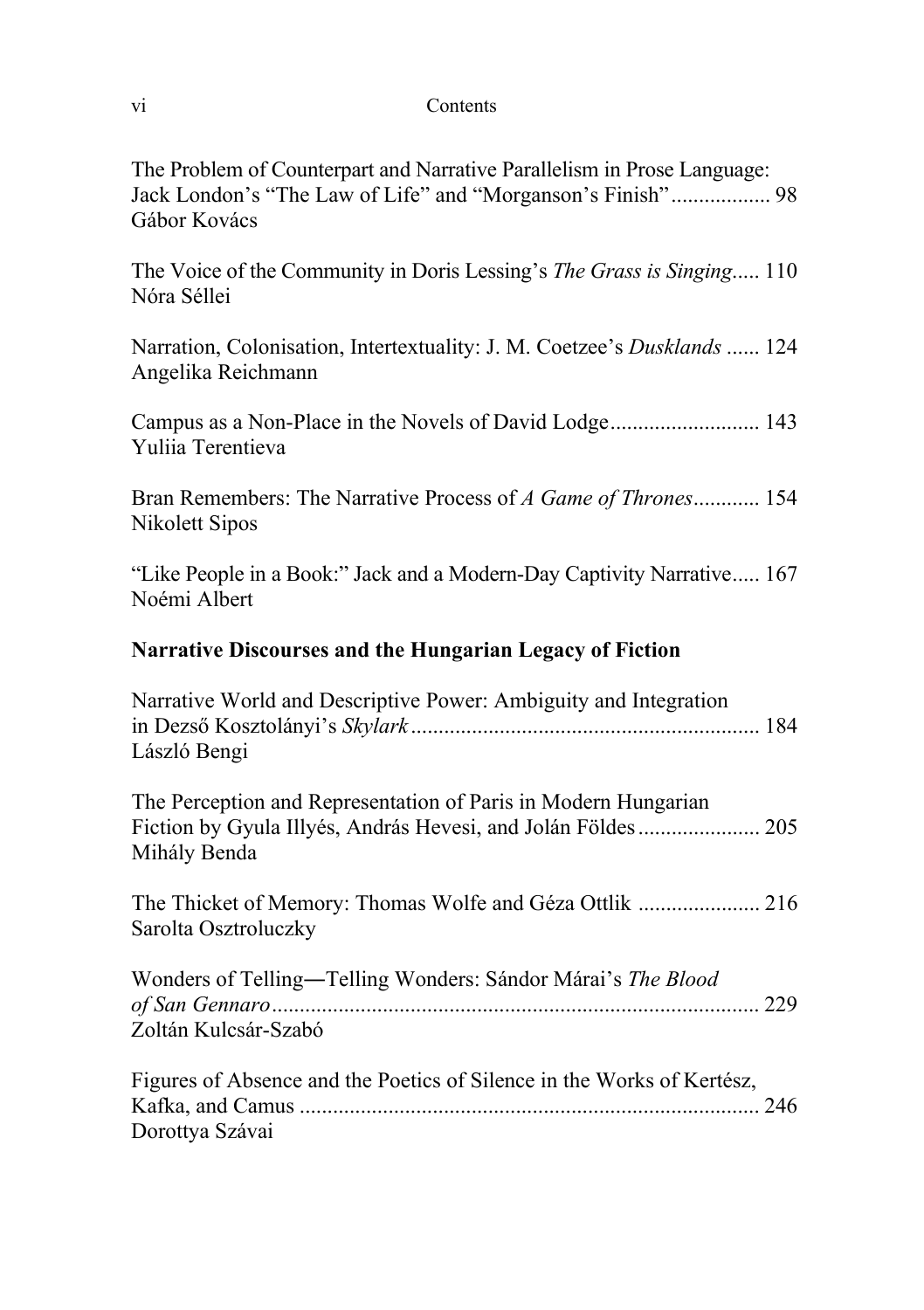| Diversity in Narration and Writing: The Novel                                                                                                      | vii |
|----------------------------------------------------------------------------------------------------------------------------------------------------|-----|
| The God of Auschwitz: A Reading of Imre Kertész's Kaddish for<br>an Unborn Child inspired by Northrop Frye's Vision of Literature 260<br>Sára Tóth |     |
| Hungarian Voices of the Subaltern in the Interruption of Contemporary<br>Narrative Discourses by Krisztina Tóth, Kriszta Bódis,<br>Edit Zsadányi   |     |
|                                                                                                                                                    |     |
|                                                                                                                                                    |     |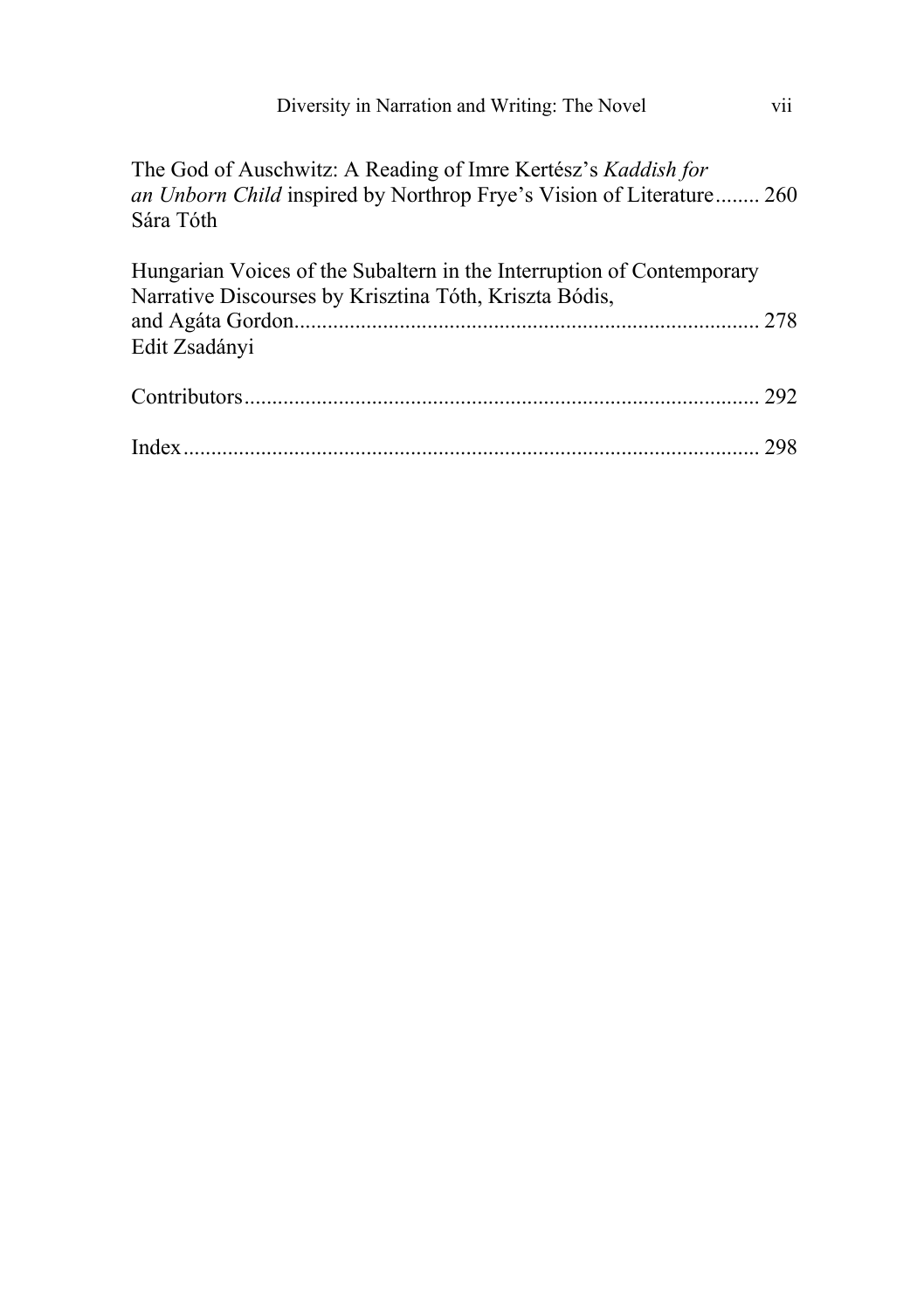# LIST OF FIGURES

| Fig. 1 Emotional Capitalism in Practice. Marja Skaffari as Emma, Pierre |  |
|-------------------------------------------------------------------------|--|
| Lassovski as the salesman. Setting: designer shop L'Éclaireur, Paris.   |  |
|                                                                         |  |
| Fig. 2 Emma's Three Men. Thomas Germaine as Léon, Charles,              |  |
|                                                                         |  |
|                                                                         |  |
|                                                                         |  |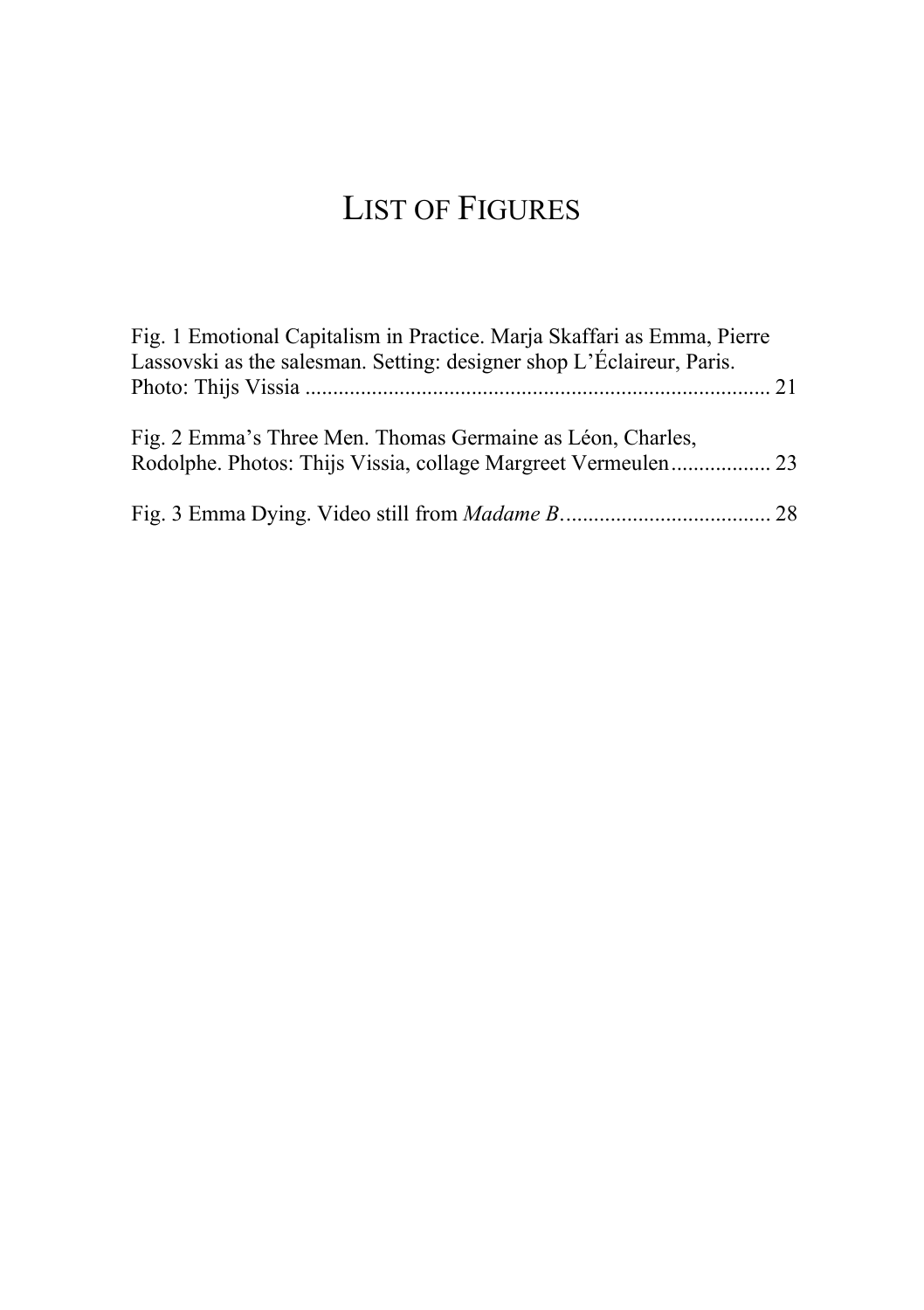# ACKNOWLEDGEMENTS

The authors and editors of this volume are grateful for the generous support given by Pázmány Péter Catholic University through the grant KAP17- 61022-1.9-BTK that made it possible to organise the international conference *Focalisation, Narration and Writing: The Novel* in May 2018.

The editors would also like to thank Tamás Bényei for his professional advice and the prepress team of Cambridge Scholars Publishing for all their care and assistance during the editing process.

We owe a huge debt of gratitude to the members of the research group on Modern Hungarian Literature at Pázmány Péter University for their intellectual support and academic friendship throughout the years.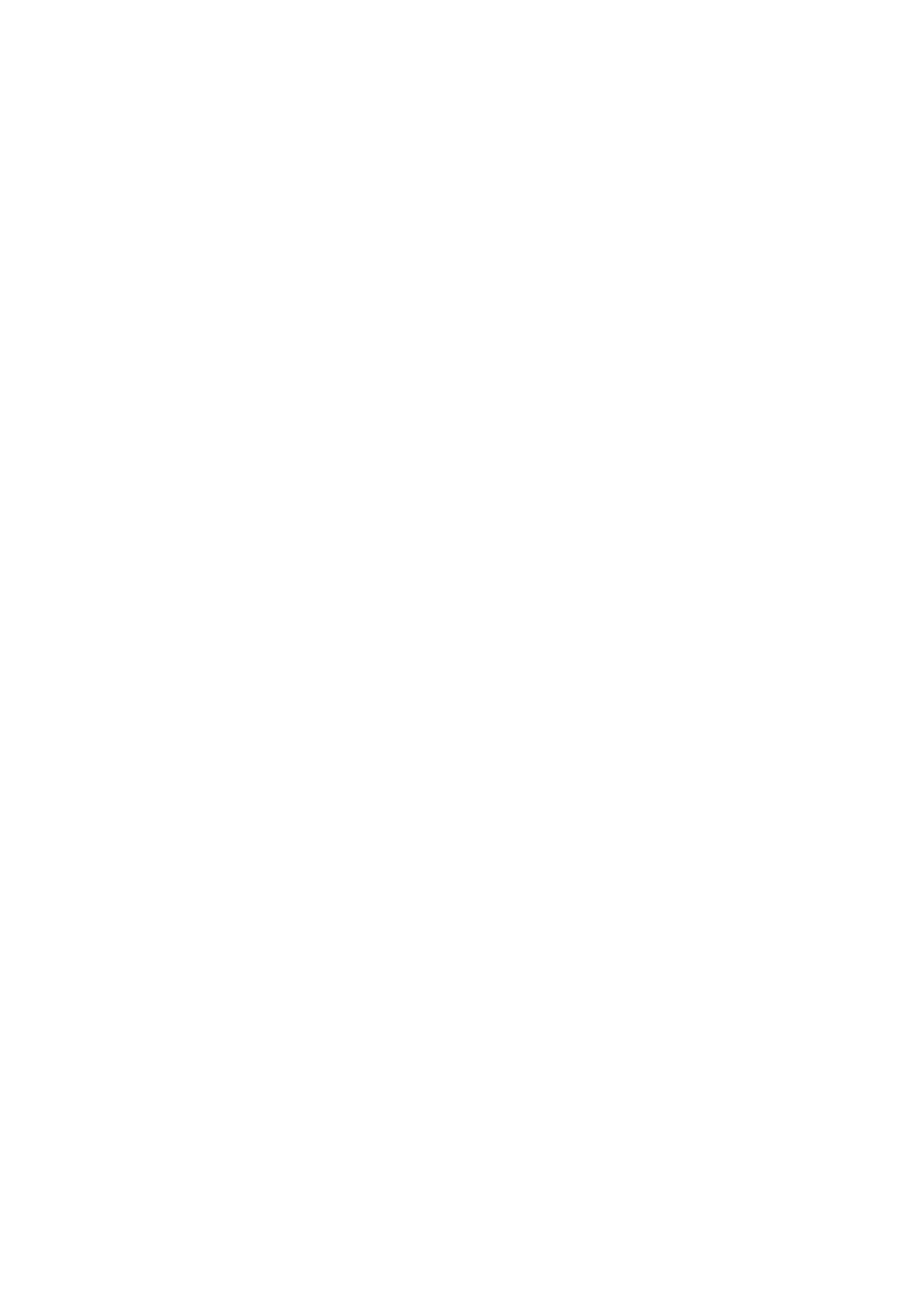# INTRODUCTION: DIVERSITY IN ACADEMIC DISCOURSES ON NOVEL STUDIES AND NARRATIVE THEORY IN AND BEYOND CENTRAL EUROPE

# JUDIT MUDRICZKI

The present volume is the written record of a series of academic discussions concerning texts commonly labelled as *narrative fiction*, or more generally the *novel*, and their impact on both traditional and more recent literary scholarship in and beyond Central Europe. These discussions started in May 2018 at Pázmány Péter Catholic University, Budapest, the site that hosted the international conference *Focalisation, Narration and Writing: The Novel* organised by Professor Kornélia Horváth and Sarolta Osztroluczky, lecturers at the Department of Hungarian Literature. The event welcomed established and emerging scholars of literature and cultural studies not only from Hungary but also from different parts of Europe including the Netherlands, Estonia, Slovakia, and Russia. It would be unrealistic to suggest that the participants managed to reach a conclusion even if the impact of this event was stronger than expected. For this reason, the editors of this volume decided to make a selection of essays available to a larger audience to show the diversity of approaches to narrative fiction that the participants had in common. This selection includes a wide range of studies from two distinct academic fields known as *novel studies* and *narrative theory*, the first of which regards the novel as a literary genre with its historical, ideological, thematic, and interpretive conventions, while the second stays more abstract, formalist, and ahistorical in its approach to discourses that can be interpreted as narratively organised.<sup>1</sup> In what follows, I will briefly highlight the main editorial

 $1$  For a more detailed discussion on the distinction between these two notions see Paul Dawson, "Introduction: Narrativizing Novel Studies, Historicizing Narrative Theory," *Poetics Today* 39, no. 1 (2018): 1-16; and for the difficulties of defining what narrative is see Marie-Laure Ryan, "Semantics, Pragmatics, and Narrativity: A Response to David Rudrum," *Narrative* 14, no. 2 (2006): 188-196.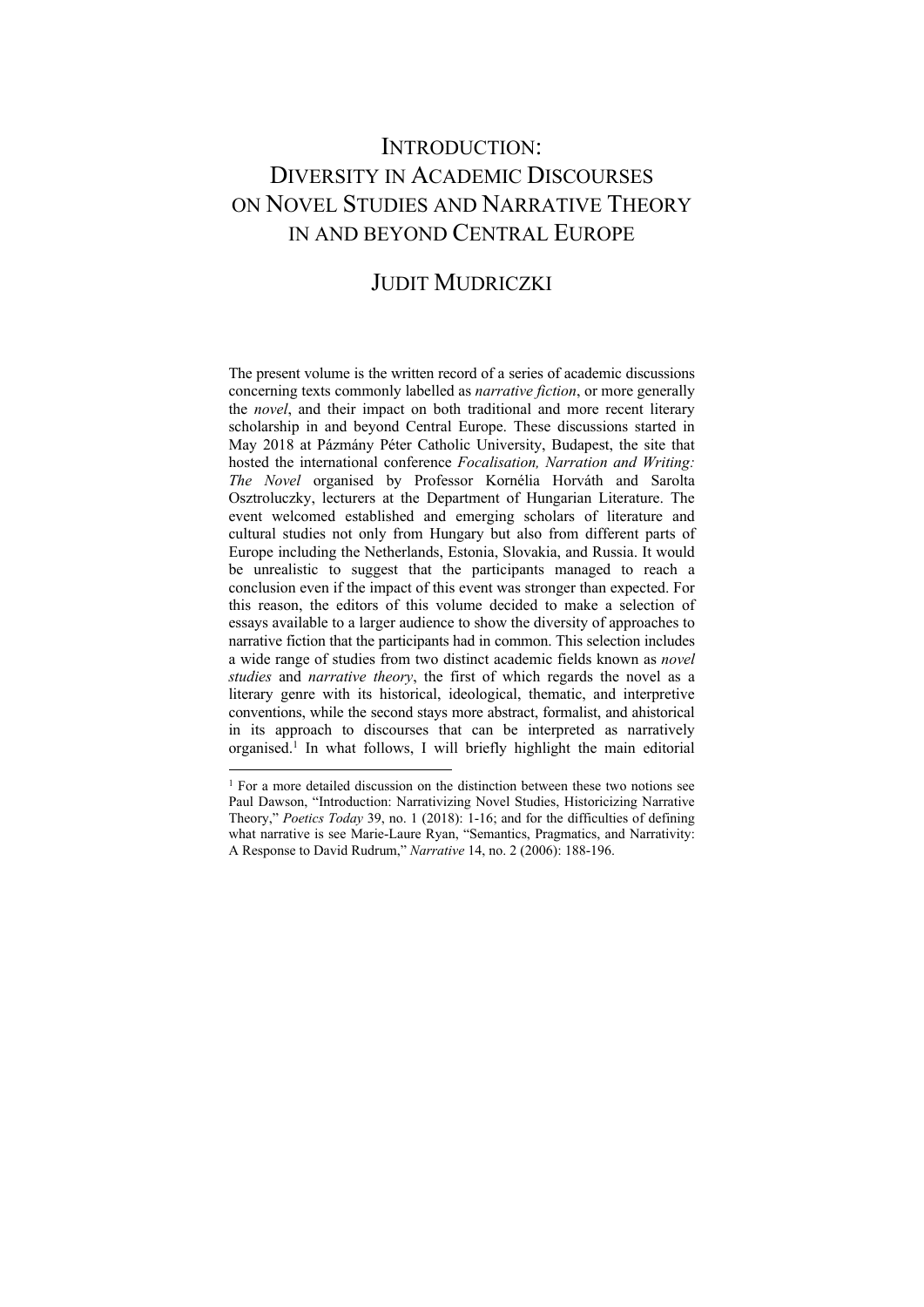### 2 Introduction

principles of the present volume, and also summarise the content of the essays arranged in three separate sections to offer a taste of the ideas that the contributors worded at and after the 2018 conference.

All essays in the first section entitled "Intermediality and Narrative Theory" have a strong theoretical, and occasionally even interdisciplinary, focus. First and foremost, Mieke Bal, one of the most prominent cultural theorists today, explores the presence and significance of focalisation in narrative in order to grasp the political potential of art. Combining literary and adaptation studies, she discusses Gustave Flaubert's *Madame Bovary*  and the audiovisual narrative in the film adaptation Bal directed with Michelle Williams Gamaker in 2013. When Bal calls attention to the political potential of this particular narrative, she does not imply the topicality of storytelling in general, but rather refers to the manipulative and persuasive power that any narrative potentially has on public and academic discourses in a wider cultural context. Bal convincingly argues that focalisation, as a tool applied both in Flaubert's novel and its twentyfirst century film adaptation, demonstrates to readers and viewers the way in which cultural products reflect how business becomes emotionally loaded, as well as the way in which emotions, including love, turn into business ventures. Tibor Gintli takes an even more theoretical stand when he singles out a particular aspect of narratology to challenge Gérard Genette's objective definition of the speed of narration. Gintli claims that it is much more a notion evolving in the reader's mind than a value definable by seemingly objective methods. In his view, speed is considerably determined by the event of reading that involves interpreting poetic characteristics, and this event substantively influences the speed notion of the reader due to traditionally transmitted recipient strategies and cognitive schemes typical of our thinking. Gintli also points out that Genette's notion of the narrative pause can be considered as the pause of story and not that of the narrative, which has its consequences even on the speed of the narration. Unlike the previous two authors, Kornélia Horváth offers a particular insight into novel studies when she compares three particular concepts of the novel genre by three outstanding Central European authors, Milan Kundera, Béla Hamvas, and Géza Ottlik. It is an innovative idea to read these three authors side by side because Hamvas and Ottlik are rarely accessible and valued in English academic circles. Although her essay does not rely on philological records to prove the extent to which each of these authors might have known about the ideas of the others, Horváth convincingly argues that they have many things in common, including their preference for classic European novelists from Cervantes to Tolstoy or the way in which they describe the relationship between reality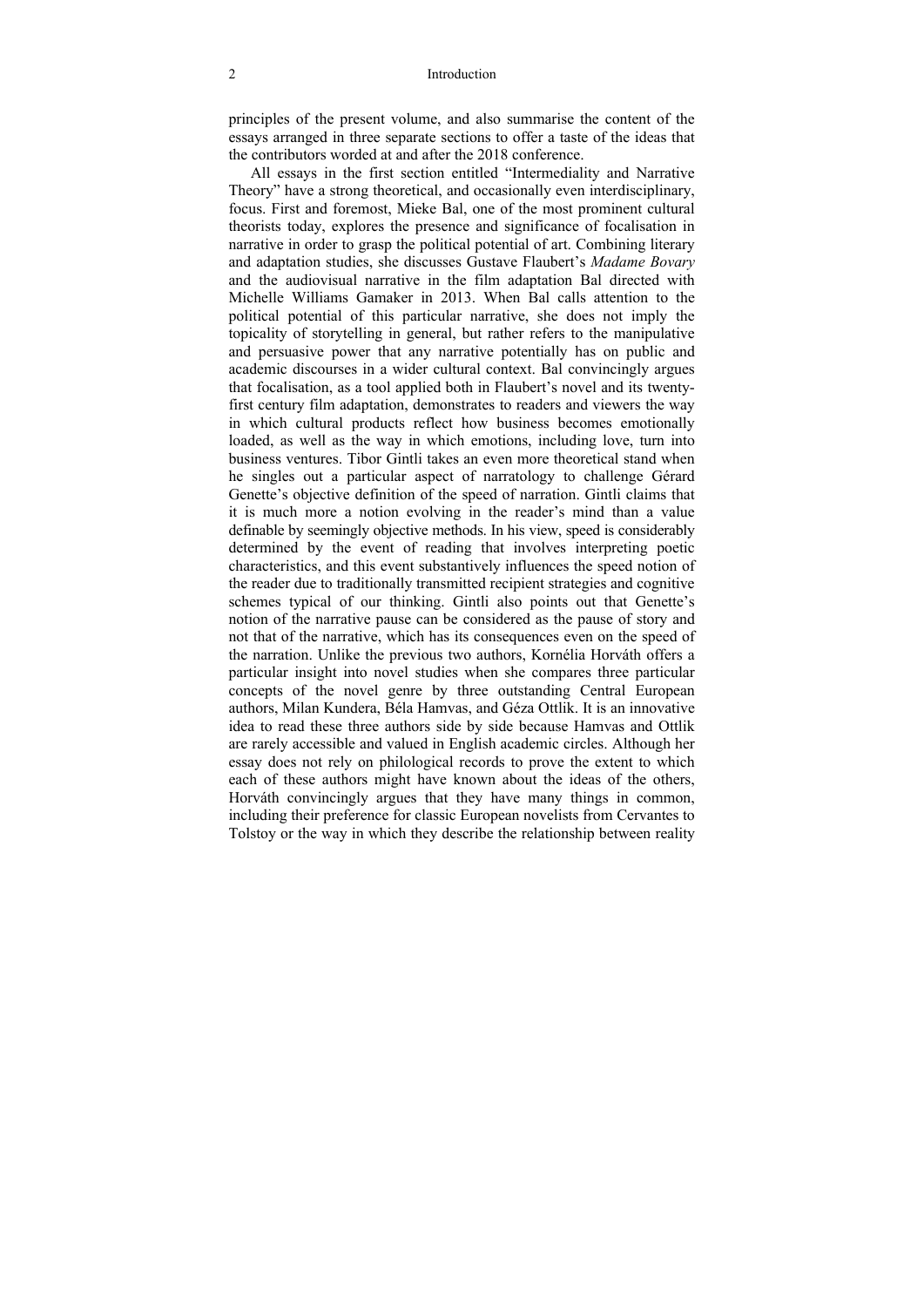### Judit Mudriczki 3

and the world of fiction. Focusing on the Bakhtinian notion of heteroglossia, András Kappanyos benefits from his experiences of retranslating James Joyce's *Ulysses* into Hungarian in 2012 with a team of scholars, who realised that the most challenging part of this work was to find the proper Hungarian counterpart for the representation of the several (inner) voices of the characters. Citing many examples from the 1974 Hungarian translation by Miklós Szentkuthy to show the contrast to their own 2012 version, Kappanyos explains, on behalf of the team of translators, that they had a strongly interpretive attitude instead of focusing simply on the direct wording of the English novel. Only after reconstructing the implied context of each and every utterance did they start rewording them in Hungarian. The detailed discussion of these examples highlights the interpretive difficulties of the narrative structure in *Ulysses* from an interdisciplinary as well as an intermedial perspective, which becomes a real virtue of the paper and a significant contribution to the present volume. To add one more shade to the diversity of academic approaches, János Szávai offers a historical overview of the representation of dreams and visions in various literate cultures and texts ranging from the Bible to contemporary Hungarian narrative fiction. Relying on György Lukács's theory of the novel, Szávai points out that European classics of realist fiction were not much interested in dreams. The only exception, Szávai argues, is Dostoevsky, whose description and references to Claude Lorrain's painting *Acis and Galatea* show how the role of dreams, as the manifestation of truth of a higher order in the Judeo-Christian tradition, changed in nineteenth century narratives of fiction, a legacy that was later also carried on by Marcel Proust and Thomas Mann.

Instead of staying on a strongly theoretical and intermedial path, the second section of the present volume, "Narrative Discourses in Classic and Contemporary English Fiction," offers seven case studies, arranged in chronological order, of renowned authors of modern English prose fiction. The first in the line is Antal Bókay's study on trauma narratives both in the Alice novels and in the life of Lewis Carroll from a psychoanalytical point of view. Based on Freud, Ferenczi, Lacan, and Laplanche, Bókay defines trauma as a personal and intricately deconstructive narrative with a special "poetic" character that preserves a constant, but hardly available presence in our self-narration. Bókay finds behind Carroll's oeuvre a deeply traumatised person, the writer himself, who developed a traumatising life history, and produced novels that present and even metonymically represent the traumatic process. With a slightly more narratological leaning, Gábor Kovács addresses the function of objects and descriptive discourses in prose narratives in general, and the role of narrative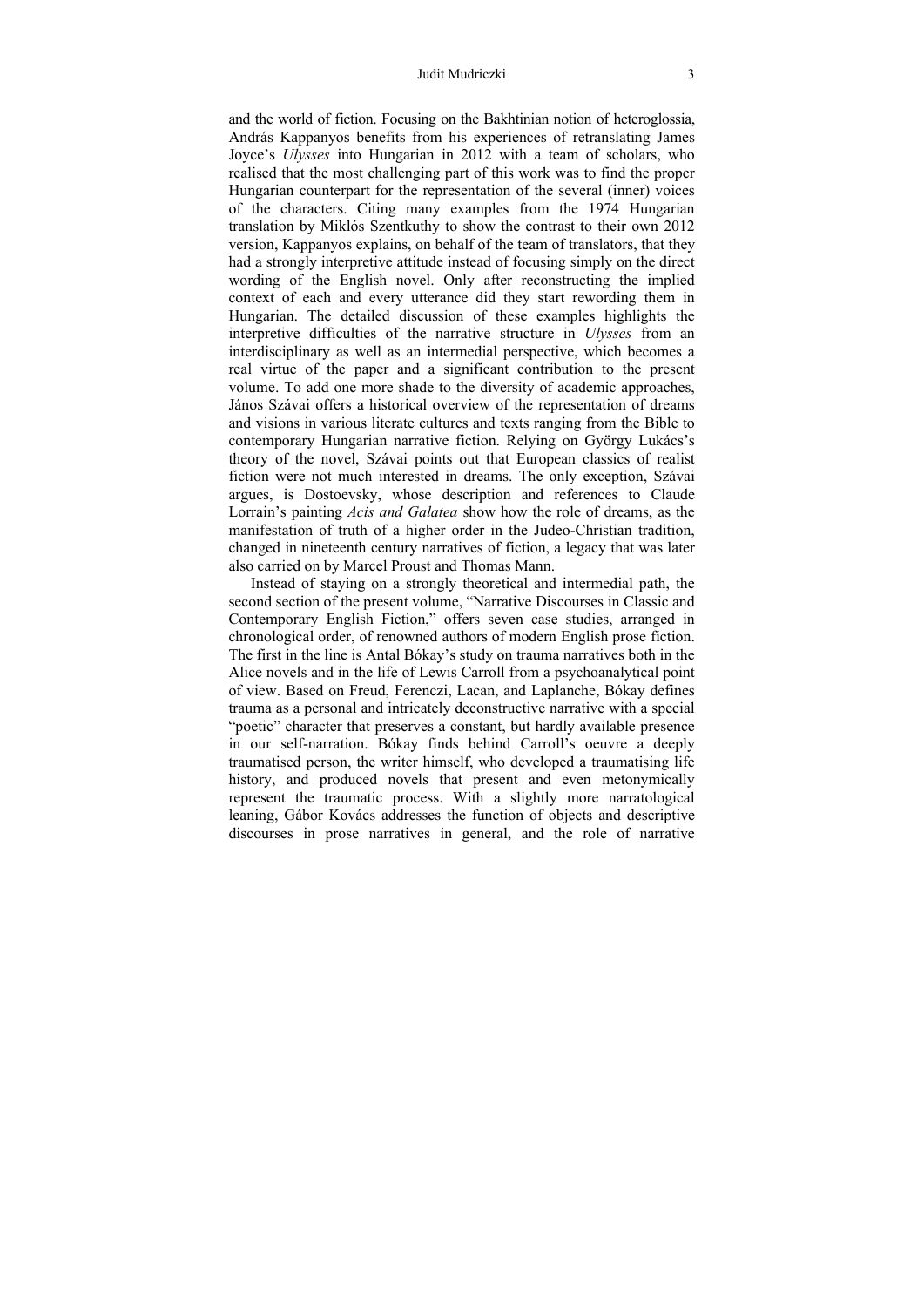### 4 Introduction

parallelism in two shorts stories by Jack London in particular. In prose language, Kovács argues, narrative discourses and descriptive discourses, which refer to persons and to objects respectively, always interweave; moreover, the story of the object becomes the narrative counterpart of the story of a person. His study of Jack London's prose narratives attempts to show how they epitomise what he describes in the essay as a very special type of ambiguity of poetic language. In the next case study, Nóra Séllei turns to the legacy of racial and colonial narratives as they are exemplified in the first chapter of Doris Lessing's *The Grass is Singing*, and explains the dynamics of focalisation and the role of the voice in the British white community in Rhodesia. The narrative account of the murder of Mary Turner by her black servant becomes decisive in establishing the interpretive colonial position from which all the actions are judged, because this is the only chapter in the book in which the main focaliser is not the victim of the murder. As Séllei concludes, this narrative technique highlights the ways in which the community tries to process the trauma caused by Mary Turner, who breaks down the deep-seated taboo against desiring a black man. Angelika Reichmann also focuses on a piece of colonial fiction, but her interest lies in the influence of intertextuality on the narrative strategies of Eugene Dawn, the first person narrator in J. M. Coetzee's *Dusklands.* Reichmann points out that Dawn's narration abounds with intertexts from different genres and periods among which myth and mythography are used to set chaos in order, which obviously takes on the legacy of T. S. Eliot. The very idea that Dawn uses these pretexts and his own metafictional narrative to gain control over reality is, on the one hand, obviously the sign of his growing madness, and, on the other hand, the manifestation of how the colonising efforts of traditional European storytelling fail in a narrative that voices the trauma of the Vietnam War. As opposed to colonial narratives located in specific geographical areas, Yuliia Terentieva studies the narrative function of university sites in two of David Lodge's campus novels, *Changing Places* and *Small World*. Considering their storylines, these books are special travelogues whose protagonists keep moving between various places of academic life, including university lecture rooms, conference venues or waiting areas at airports. Terentieva applies Marc Auge's notion of a nonplace to explain the transitory nature of these sites, where most people stay anonymous and lack meaningful communication in their social interaction. Positing the same idea in a Foucauldian context, Terentieva argues that these campuses are defined as heterotopias, places for those who are different from ordinary people but, due to the location itself, follow particular rules, a feature that strongly determines all narrative discourses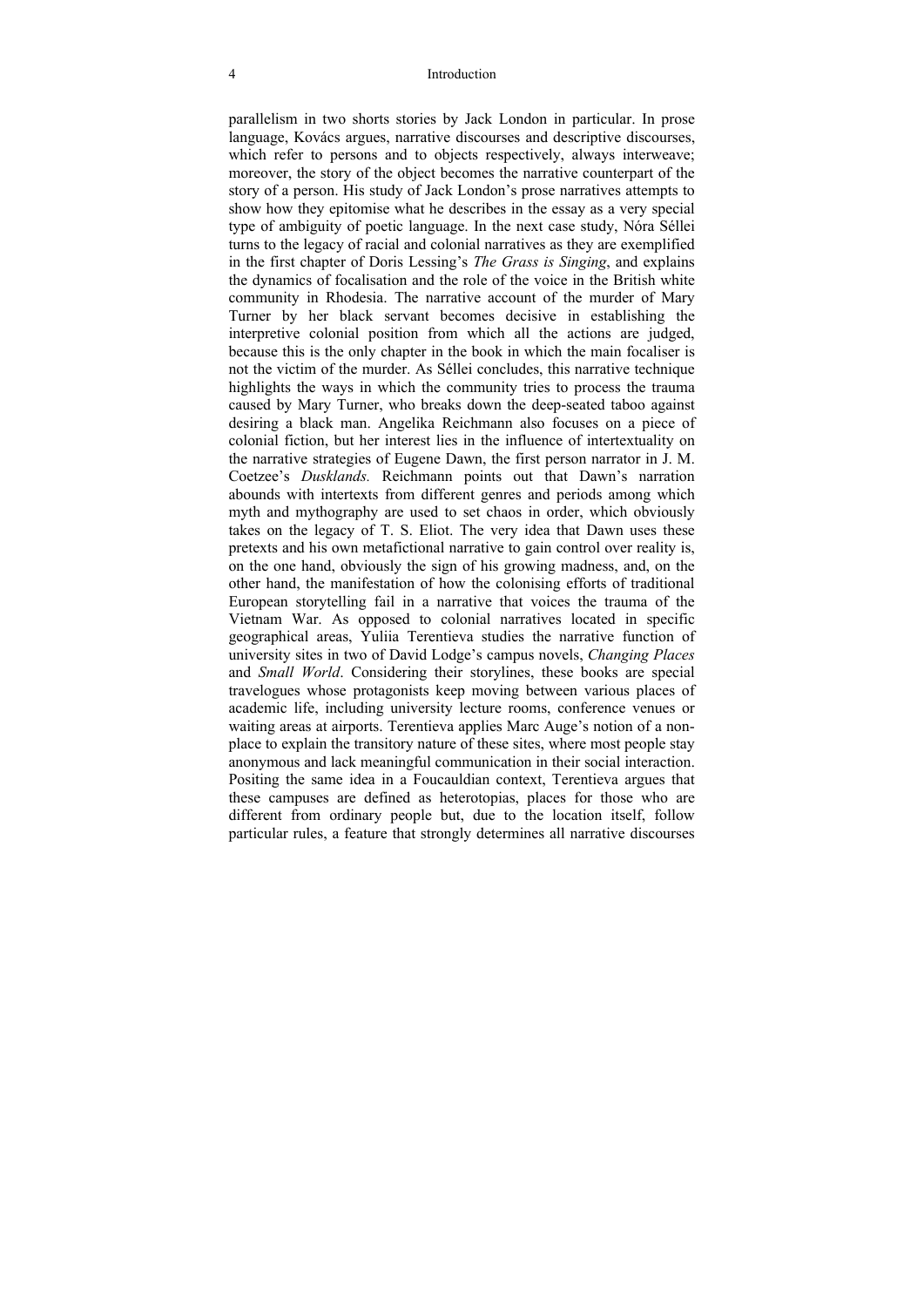### Judit Mudriczki 5

in these novels. The authors of the last two case studies, which discuss the most recent pieces of English prose fiction in this section, start from a similar theoretical stand, as they both study narratives in which the focaliser is a young boy. Nikolett Sípos concentrates on those three chapters in George R. R. Martin's highly popular fantasy novel *A Song of Ice and Fire* in which Bran is the main point of view character. These chapters establish a special discourse that abounds with allegories or tropes of reading, for example climbing or falling, which, according to Sípos, have a very strong influence on the reading experience, because they offer clues to the readers for a deeper understanding of the narrative itself. Noémi Albert, on the other hand, discusses Emma Donoghue's *Room*, a captivity novel with a five-year old narrator, Jack, who recognises in the titular garden shed his entire world. His specific perspective and voice with its childlike mode of expression offer new concerns over the narration of traumatic experiences such as abduction, confinement, or rape.

The last section entitled "Narrative Discourses and the Hungarian Legacy of Fiction" invites readers into the intellectual milieu of Central Europe, a geographical area that is often described as an *in-between* region, "different from both East and West, a peripheral and transitory zone that is characterised by cultural hybridity and ethical and religious heterogeneity."2 The diversity of the region manifests itself even in the academic landscape, so it is not surprising that those seven Hungarian scholars who offer their insights into the particular narrative practices of classic and contemporary Hungarian authors all have their particular scope of interest. The first of them is László Bengi, whose paper on Dezső Kosztolányi's 1924 novel *Skylark* is centred around the narrative significance of thick descriptions of the eponymous heroine of the novel who, even in her absence, determines the fictional world of her parents. The inconsistent descriptions of her ugliness and the various reactions it provokes prompt Bengi to talk about descriptive strategies with performative power even on a theoretical level to show how the same or very similar textual components change their function under different conditions. Mihály Benda, the author of the second paper in this section, draws attention to a more particular type of description, which depicts the city of Paris through the eyes of the flâneur in three Hungarian novels written in the 1930s and 1940s. In the light of contemporary theoretical perspectives of space, Benda studies the way in which the authors, Gyula Illyés, András Hevesi, and Jolán Földes, reconstruct the urban image of the French

<sup>2</sup> Dávid Szolláth, "Inventory of Magical Textual Constructions of the Unnatural in Hungarian Postmodern Fiction," *Neohelicon* 45 (2018): 462.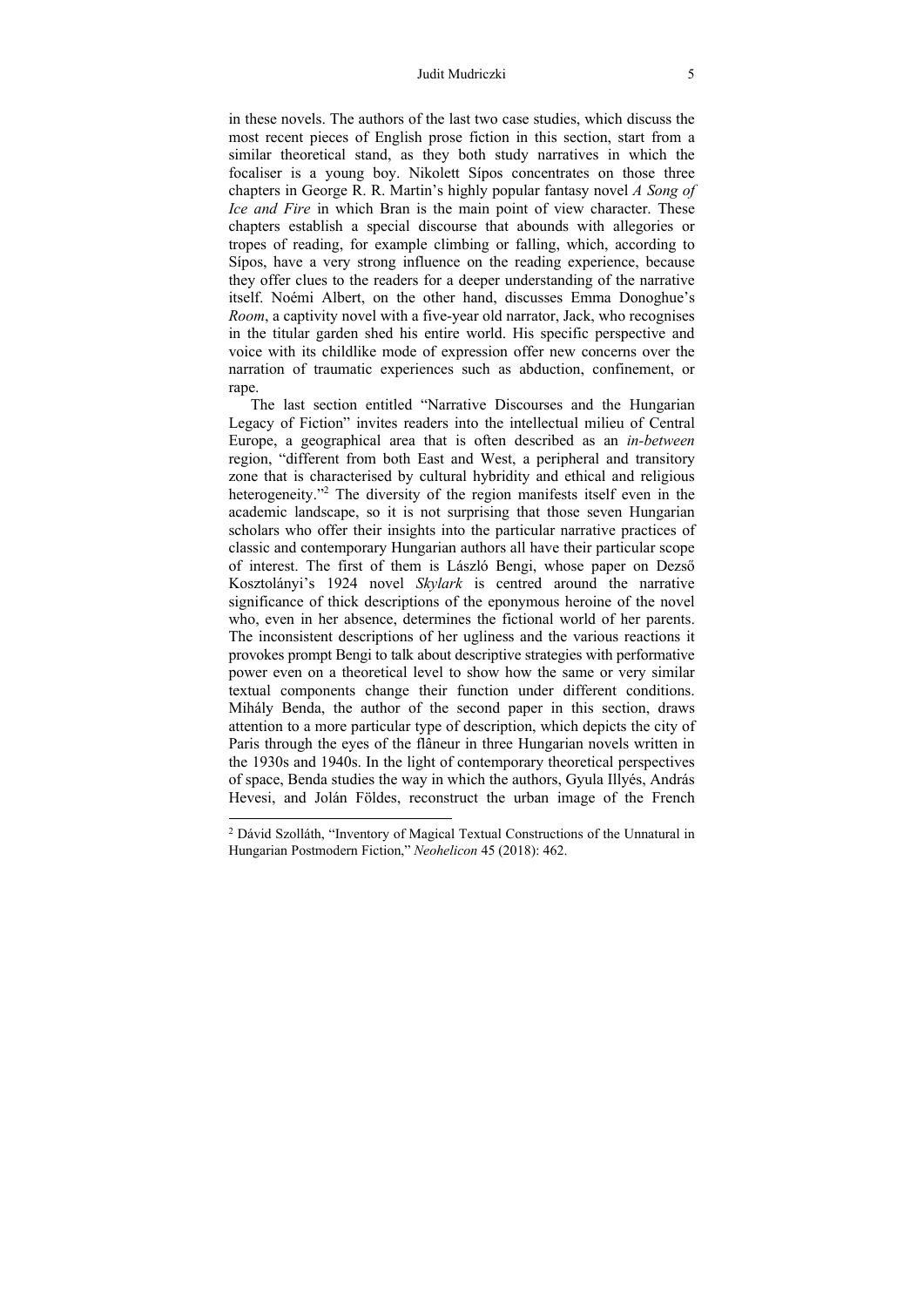### 6 Introduction

capital in the moving descriptions of their protagonists. Adding a new perspective to the intercultural legacy of Hungarian fiction, Sarolta Osztroluczky explores the influence of American author Thomas Wolfe on Géza Ottlik when she identifies the narrative features of the 1937 American short story "The Lost Boy." Her claim is also based on philological grounds, as it is more than probable that Ottlik read "The Lost Boy" in translation, and this experience also influenced the writing of his 1968 short story translated into English as "Nothing's Lost" in 1988. Both stories rewrite the parable of the Prodigal Son from the Gospel according to Luke, and Osztroluczky sensibly argues that, in face of their differing writing methods, Wolfe and Ottlik employ a series of similar motifs in their fiction. One of these motifs is the presence of autobiographically inspired protagonists, who, either actually or imaginarily, return to the scene of their childhood to rediscover and realise that nothing has been lost. Although Sándor Márai has become widely known and popular even beyond Hungary, the paper by Zoltán Kulcsár-Szabó is notable in this volume because it focuses on one of his novels that has not been translated into English yet, although it is accessible to non-Hungarian readers in Italian and German. *San Gennaro vére* [The Blood of San Gennaro] was inspired by Márai's personal experiences during the years that he spent in exile in Naples, which obviously provide this piece of fiction with an autobiographic frame of reference. This background, however, is also decisive in the sense that the novel repeatedly questions the expectation of miracles, one of the most frequent features of the Neapolitan way of life. Kulcsár-Szabó also points out that the narrative structure of the novel is rather unusual because its protagonist does not directly appear in any of the scenes, but his presence is first and foremost implied in three different personal accounts, or confessions, of his suicide. The next two essays discuss prose works written by Imre Kertész, the only Hungarian laureate of the Nobel Prize in Literature to date. First, Dorottya Szávai posits Kertész in a European intellectual context and traces elements of his fiction and nonfiction to Kafka and Camus. These elements include, among others, problems of fictionality, absence, or linguistic communicability in the face of the compulsion to write. According to Szávai, one of the most striking features of *Fatelessness*, his most widely known novel, is the protagonist's lack of a Jewish narrative and cultural identity, which has its precedent in the works of Kafka. Among many other things that Kertész owes to Camus, Szávai identifies the default Sisyphean position of human existence as the foundation on which Kertész's concept of fate, inseparable from the absurd, is based. Sára Tóth, the author of the other essay on Kertész, narrows her scope onto the interpretive stand established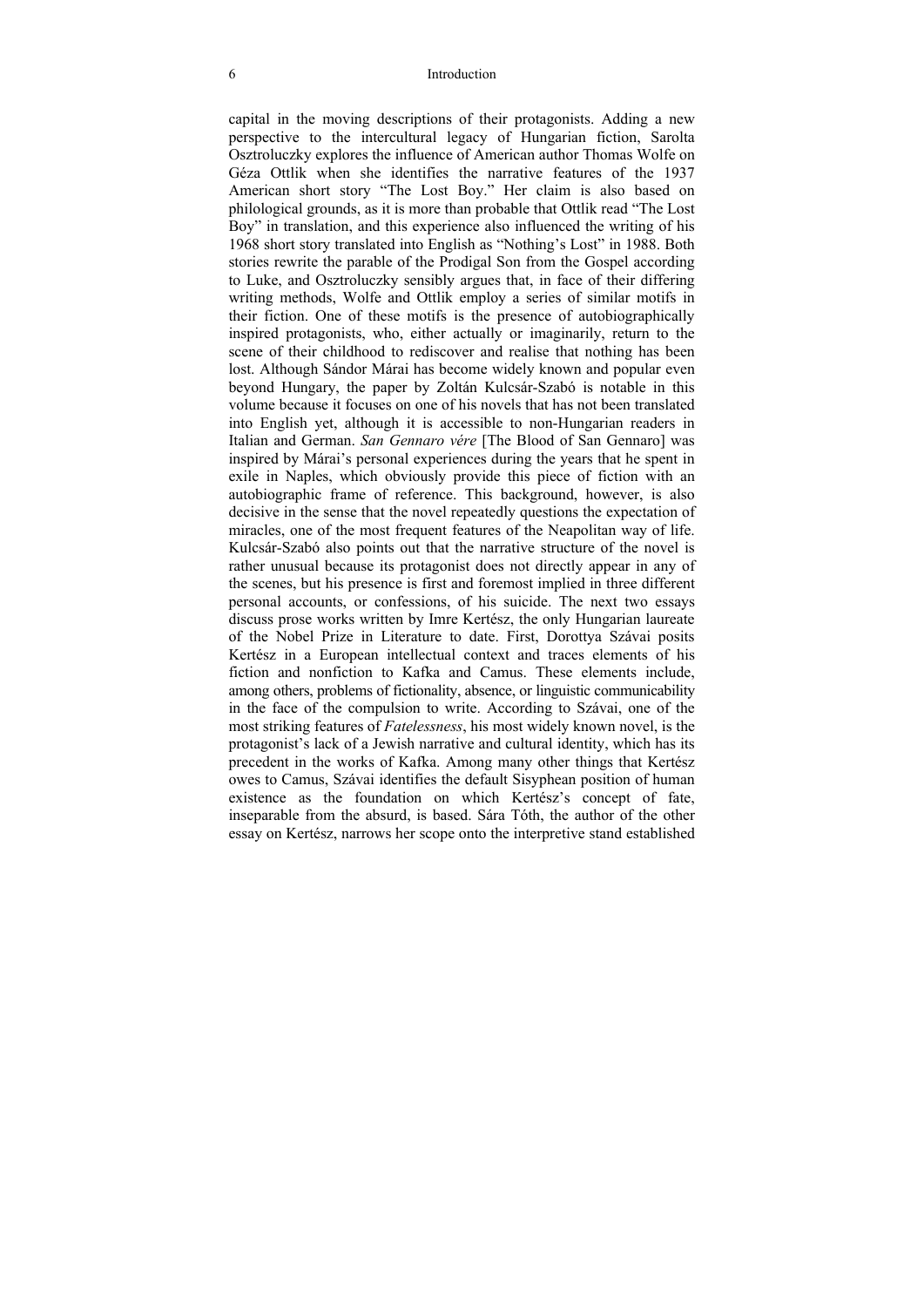### Judit Mudriczki 7

by Northrop Frye to explore the literary symbolism and recurring narrative patterns in *Kaddish for an Unborn Child*. Tóth applies Northrop Frye's notion of *katabatic* narrative to explain that this short novel is actually a drama of descent into death, in the course of which its speaker, a survivor of Auschwitz, says no to fathering a child and thus takes on the role of scapegoat in order to bring about the regeneration of the community. The last essay in the volume explores twenty-first century Hungarian fiction written by three female authors Kriszta Tóth, Kriszta Bódis and Agáta Gordon. Edit Zsadányi's academic curiosity in these authors comes from her assumption that the works on which she relies render the marginalised position of Hungarian writers visible when articulating subaltern female voices. Zsadányi believes that these voices surface in different literary genres, which explains why her discussion of the lyrical voice in Krisztina Tóth's poem "Szálak" [Kinship], precedes her look at the prose narratives in Krisztina Bódis's *Artista* [Artiste] and Agáta Gordon's *Nevelési kisregény* [Educational Mini-Novel], neither of which has been translated into English. Nevertheless, Zsadányi concludes that all these female writers benefit from unexpected shifts of perspectives and the interruption of conventional poetic and narrative discourses, which make the marginalised voice of the subaltern enter these literary texts as the subject rather than the object of narration.

Instead of coming to a firm conclusion of this introduction, which aims to give a taste of the diversity of ideas that discussions on novel studies and narrative theory have evoked at and since the 2018 conference, let me cite a deliberately provocative line of thought from Géza Ottlik: "The novel is composed of the fabric of silence, not the thread of speech, and we must be careful not to pull the threads out of the fabric, lest they get torn apart and become hopelessly entangled […] It would be a shame to find an answer to the question: what is the novel? It would be a shame because we would render the novel itself, which attempts to answer this question, superfluous."3

### **Works Cited**

Dawson, Paul. "Introduction: Narrativizing Novel Studies, Historicizing Narrative Theory." *Poetics Today* 39, no. 1 (2018): 1-16.

<sup>3</sup> Géza Ottlik, "On the Novel," trans. J. E. Sollosy, in *Today. An Anthology of Contemporary Hungarian Literature*, ed. Éva Tóth (Budapest: Corvina, 1987), 77- 78.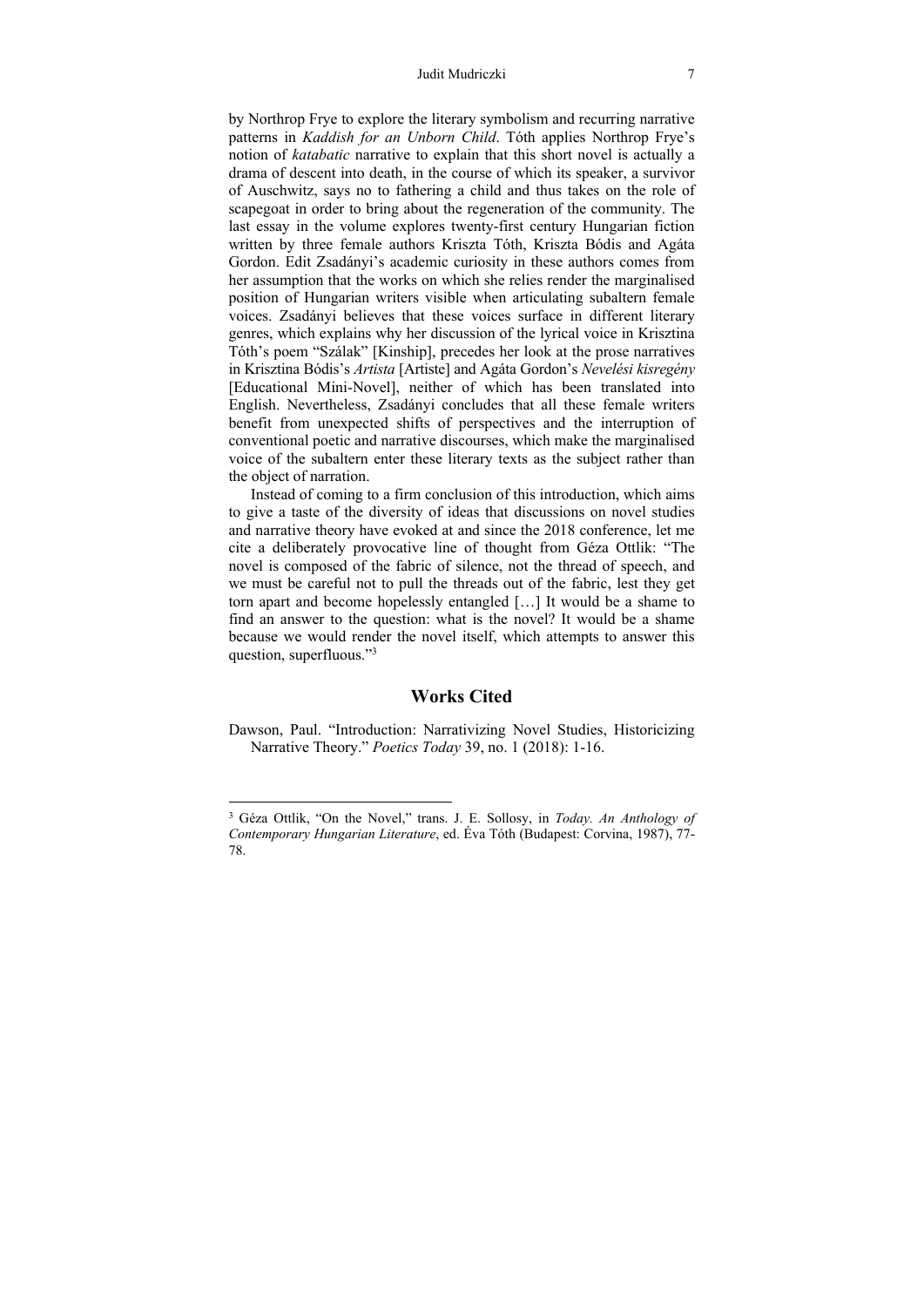### 8 Introduction

- Ottlik, Géza. "On the Novel." Translated by J. E. Sollosy. In *Today. An Anthology of Contemporary Hungarian Literature*. 77-86. Edited by Éva Tóth. Budapest: Corvina, 1987.
- Ryan, Marie-Laure. "Semantics, Pragmatics, and Narrativity: A Response to David Rudrum." *Narrative* 14, no. 2 (2006): 188-196.
- Szolláth, Dávid. "Inventory of Magical Textual Constructions of the Unnatural in Hungarian Postmodern Fiction." *Neohelicon* 45 (2018): 461-477.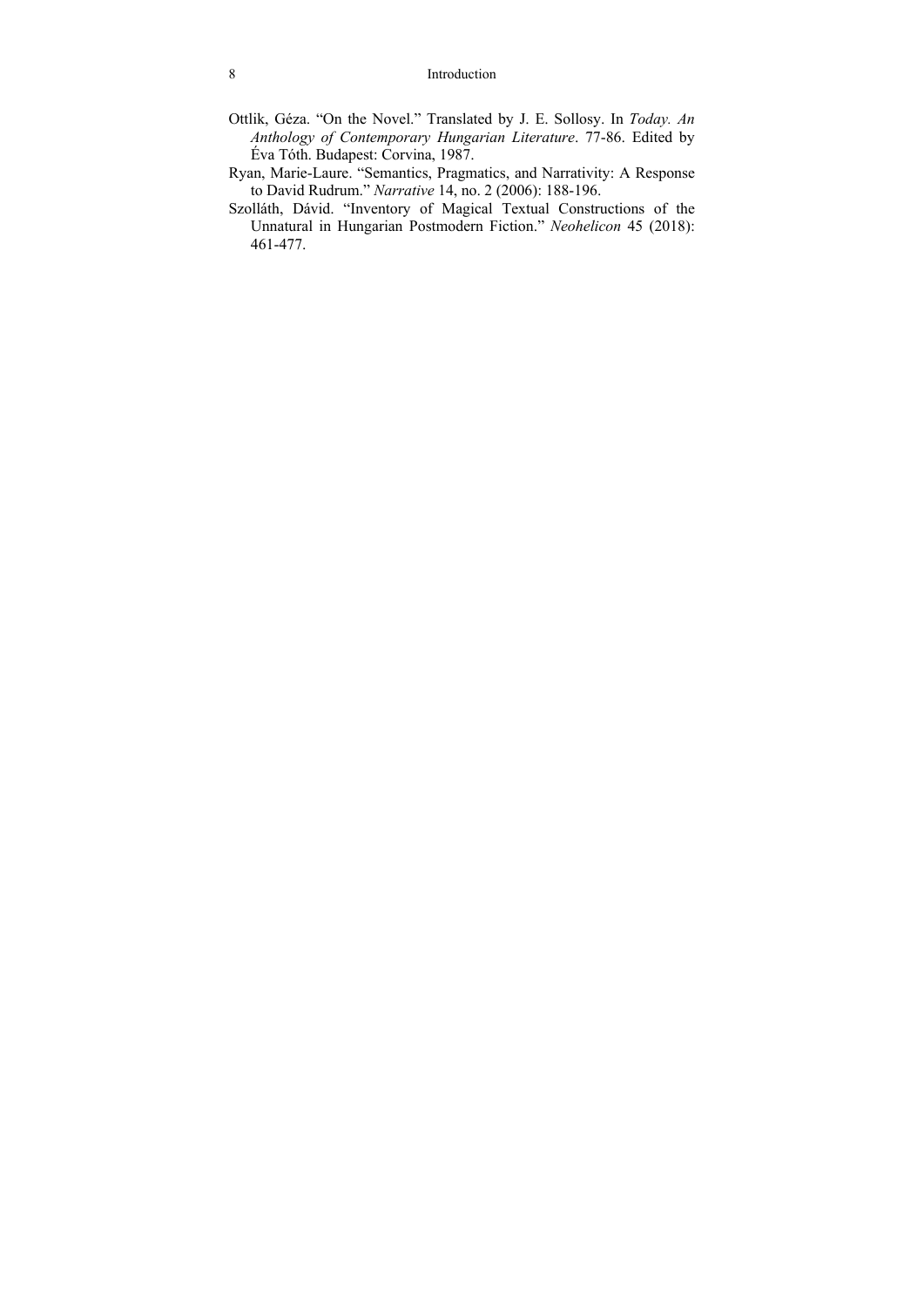# **INTERMEDIALITY AND NARRATIVE THEORY**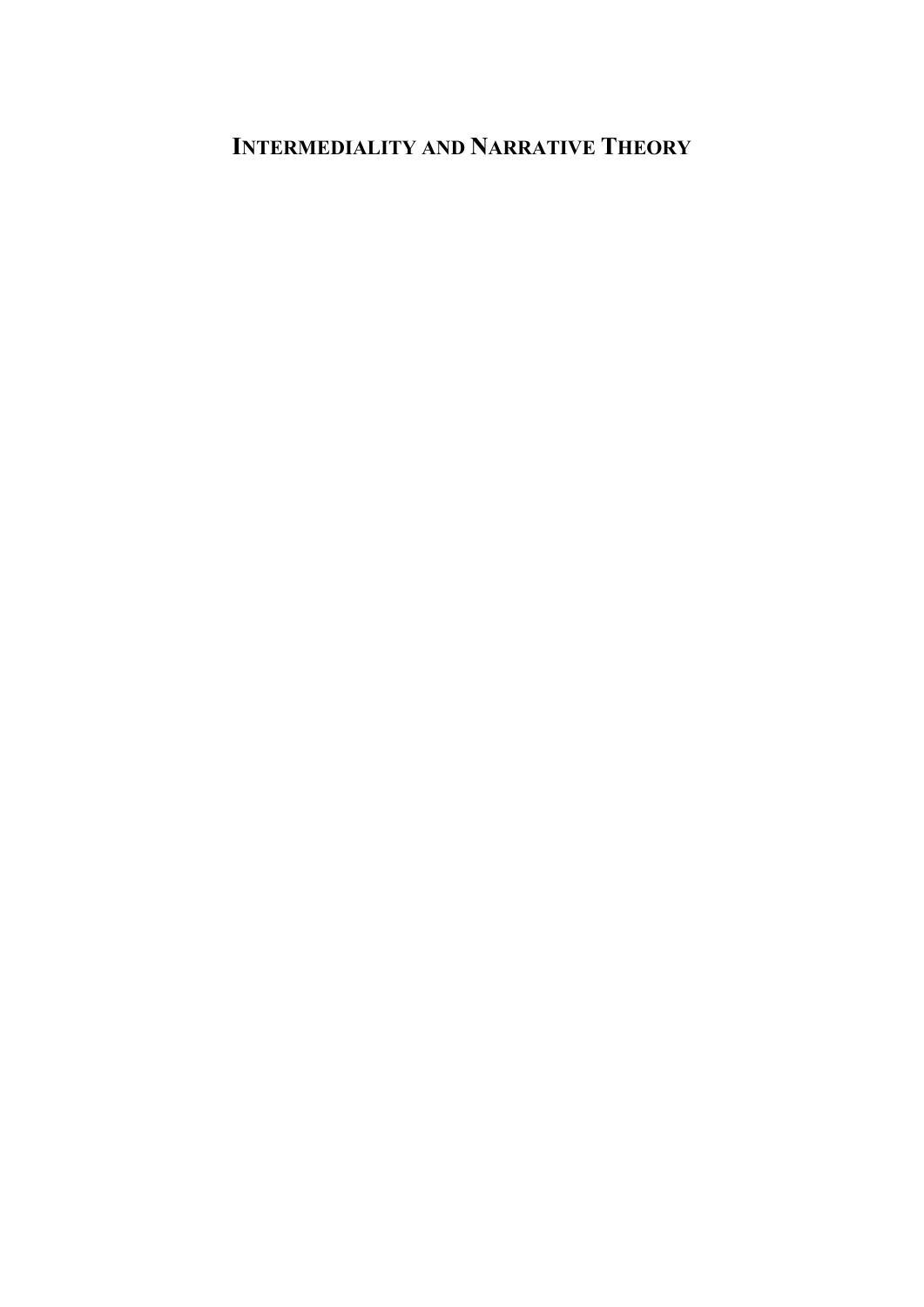# FROM "MADAME BOVARY C'EST MOI" TO "EMMA IS US:" FOCALISATION AS POLITICAL TOOL

# MIEKE BAL

Flaubert's 1856 masterpiece *Madame Bovary* is a novel. It passes for a realist one, the long-time predominant aesthetic of the genre. Subverting that aesthetic, Flaubert deployed it to address, and fiercely critique, his own culture, time and place. How can I then claim that Emma is us, in 2018? The answer is in the concept of focalisation, its meaning, use, and relevance.

I strongly advocate a close analysis of focalisation in its power to manipulate, persuade, and thus, have political power. That power can be understood, and thereby either undermined, when damaging, or enlisted, when supportive in view of a wider cultural political interest. I allege Flaubert's novel, and the film and installation I made with Michelle Williams Gamaker to explain how focalisation and its close analysis can do this. True to the idea of close analysis of both works and the relationship between them, I will do this through a few examples only, five cases, which are visible in the film in response to the novel.<sup>1</sup>

According to one of its best and earliest critics, Jonathan Culler, Flaubert's novel is fundamentally ambiguous, both in narration and in focalisation.2 I contend that the result of that ambiguity transforms our view of the woman character, and the implications of the novel as

<sup>&</sup>lt;sup>1</sup> Although I am the author of this article, but I do not believe authorship is individual. Of the many people in dialogue with whom I have been enabled to develop these ideas, Michelle Williams Gamaker as co-director of the film has been completely involved. I use the first-person singular pronoun only to endorse my responsibility, but please bear in mind everything owes a great deal to Michelle. I wrote this in 2017, and in 2022 it appears in a revised version, differently framed, in *Image-Thinking: Art making as Cultural Analysis.* Edinburgh: Edinburgh University Press 2022.

<sup>2</sup> Jonathan Culler, *Flaubert: The Uses of Uncertainty* (Aurora: Davies Group, 1974).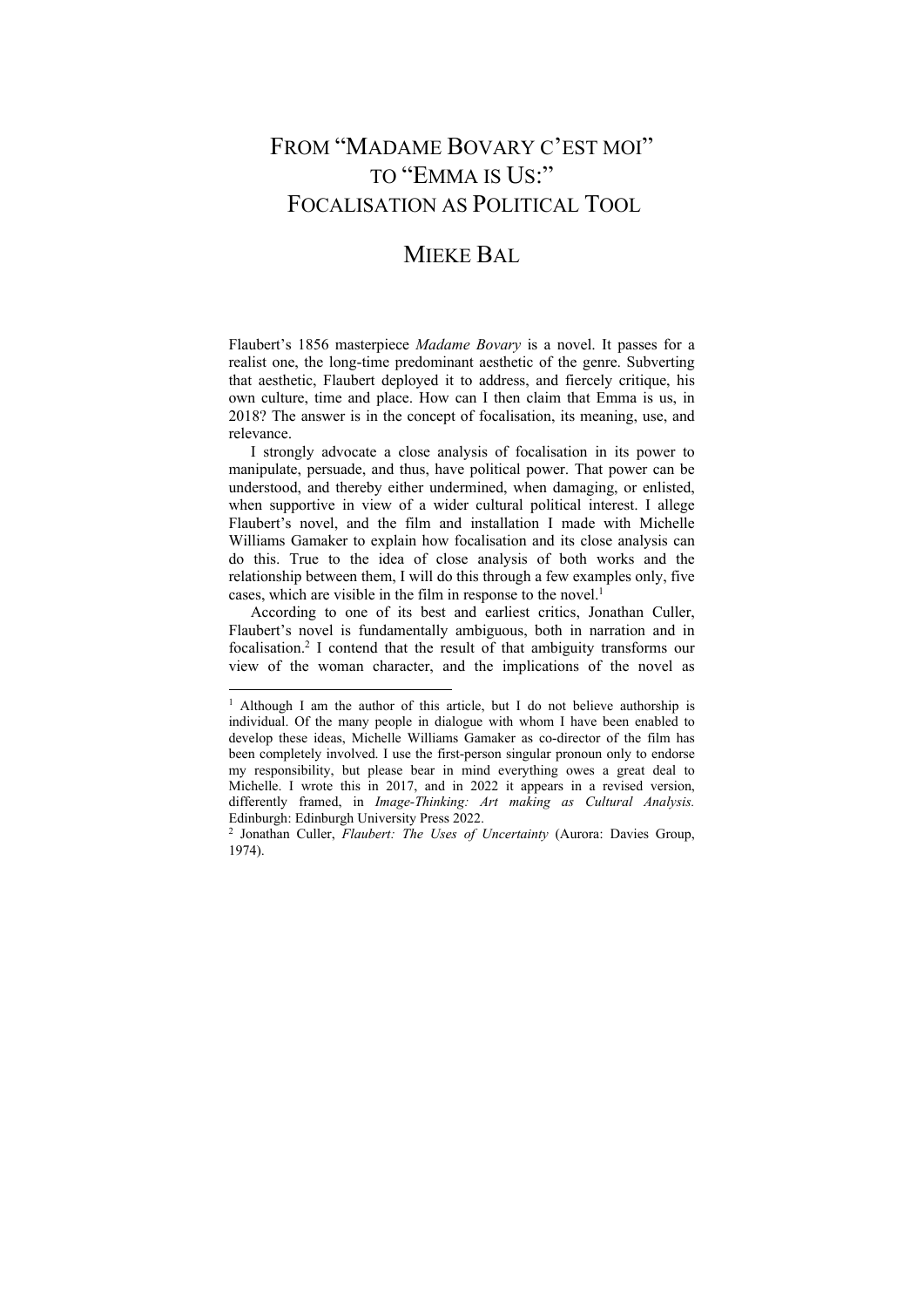#### Mieke Bal 11

fictional. From an object of pity, or even contempt, judging her naive from the past, the ambiguity transforms her into "one of us," a victim of the combination of "emotional capitalism;" of sexual selfishness and abuse, what we now call "#MeToo." In other words, a victim of the cultural politics of Flaubert's time as much as of our own.

## **Positing Focalisation: Witnessing**

Let me begin with the beginning. Beginnings are notoriously difficult to write, but important. I have discussed the ambiguous narration of *Madame Bovary* in the recent fourth edition of my *Narratology*. <sup>3</sup> The novel begins with an internal, diegetic narrator: "Nous étions à l'Etude quand le proviseur entra, suivi d'un *nouveau* habillé en bourgeois et d'un garçon de classe qui portrait un grand pupitre." [We were in study-hall when the headmaster entered, followed by a new boy not yet in school uniform and by the handyman carrying a large desk.]  $(I, 1)^4$  Note that the first word of the novel is *nous*, we. I titled this essay after that significant opening. "Nous" turns this realistic novel into a so-called first-person narration, a confessional genre, far removed from the novel's alleged realism. As a consequence, technically, all quoted speeches are, then, second-level narrations. But the first level, first person narrator disappears from view rather quickly. He never says "I." The collective first person, repeated only once a few pages later, rather serves the purpose of positing the reality of the subsequent narration; the idea that the narrator was there when it happened. He is, then, a narrator-*witness*. That status turns him into a focaliser. Soon, he will be forgotten, and the rest of the long novel seems to be told by an external narrator. But as a witness, hence, focaliser, he continues to implicate himself, and, across time, "us."5

After the first few pages, the "nous" (we) returns one more time: "Il serait maintenant impossible à aucun de nous de se rien *rappeler* de lui."

<sup>3</sup> Mieke Bal, *Narratology: Introduction to the Theory of Narrative* (Toronto: University of Toronto Press, 2017), 39-51.

<sup>4</sup> Given the many different editions and translations of this novel, I will not refer to page numbers but to the chapters, which are relatively short. The English translations are cited, except for one passage, from Gustav Flaubert, *Madame Bovary*, trans. Mildred Marmur (New York: Signet, 1964). On the beginning, a favourite of Flaubert critics, see Alain Raitt, "Nous étions à l'étude…," *Revue des lettres modernes* 777-81 (1986): 132-151 and Francisco González, *La scène originaire de* Madame Bovary. *Avant-propos de Charles Grivel* (Oviedo: Universidad de Oviedo, 1999).

<sup>5</sup> All narratological terms are explained in Bal, *Narratology*.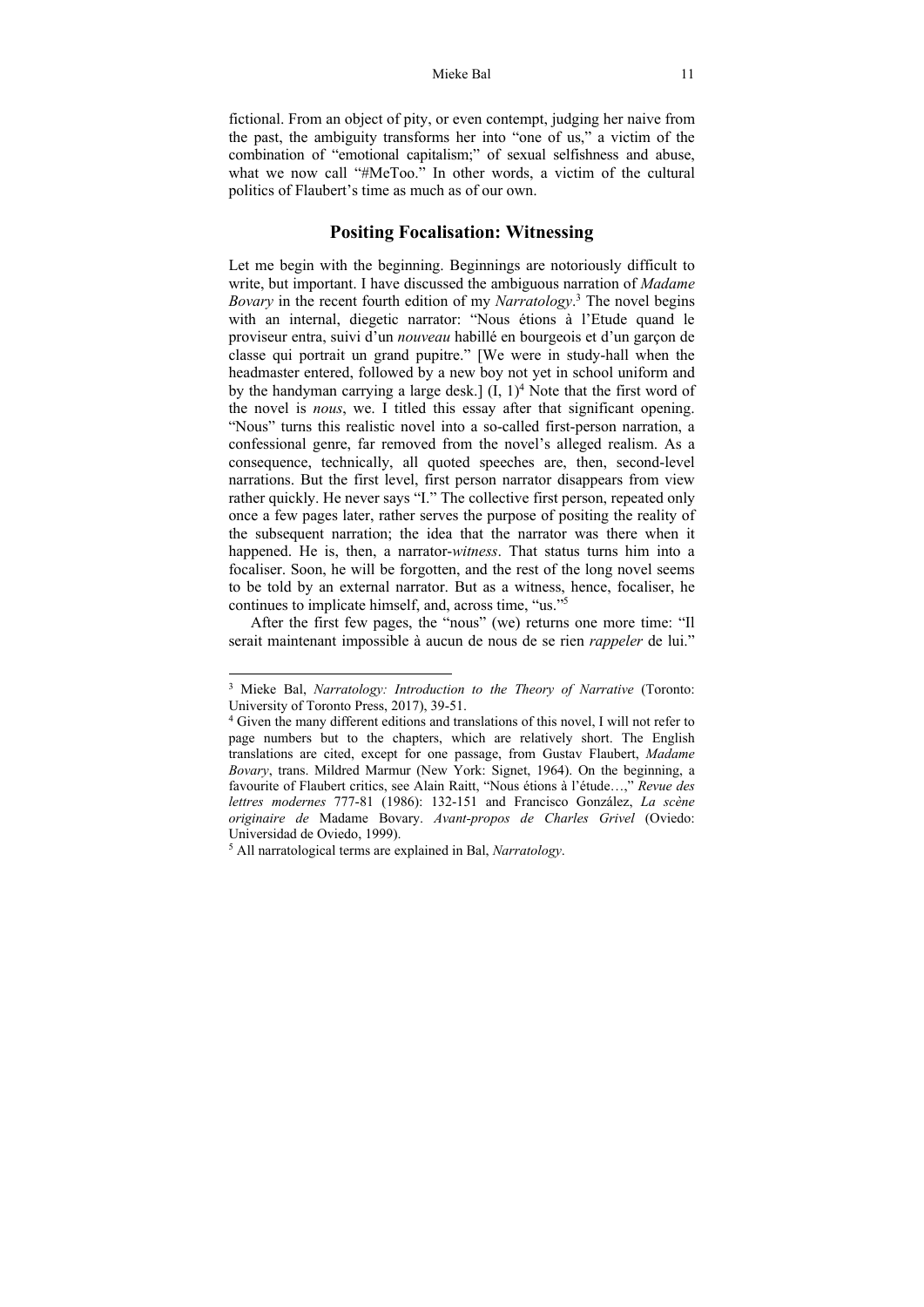[It would be impossible today for any of us to *remember* anything about him.] (I, 1)<sup>6</sup> Relevant for my anachronistic, or "pre-posterous" conception of temporality, the adverb *maintenant* (today, now) pulls the first person from the past into the present, after the events, but in the subsequent situation. Yet, the preceding description is so precise, detailed, even including quoted speeches, that it contradicts the double negative of memory. Proust's memorial writing repeats this ploy, turning it into his own rhetoric of ambiguous focalisation.<sup>7</sup>

The emphatic denial of knowledge must serve some other purpose that establishes a contradiction. The lack of memorability, the ordinariness of the new classmate must be the point of the use of "nous." The narrator is a witness, but the character could be anyone, easily forgotten. His status as a witness will enable the narrator to present a devastating critique of his environment, the here-and-now, as well as shift his position constantly and creatively from identification with the main character, Emma, to an outsider's position. This is the consequence of the ambiguity Culler noticed. This discourse of *us* in the *here-and-now* is Flaubert's realism. It will not be so easy to disassociate yourself from the mishaps and unhappiness that follows. Flaubert refines the notion of realism as implicating the reader and placing the novel in a contemporary environment. One that can travel through time but must remain contemporary. Hence the need for what some would call, contemptuously, "anachronism." This tends to be construed as a historical flaw, and, in assessments of films based on novels, an infidelity to the source novel.8

Over the years 2011-2014, British artist Michelle Williams Gamaker and I made a film and a video installation, the different versions of which are nineteen, thirteen, or five-channel works. These works are all based on the novel, and exploring not only the literary masterpiece but, in a project of what is now called "artistic research" but I term "image-thinking" (2022), also the relationship between novel and film on less orthodox

<sup>&</sup>lt;sup>6</sup> The emphasis is mine.

<sup>7</sup> On "pre-posterous" history―my version of anachronism―see Mieke Bal, *Quoting Caravaggio: Contemporary Art, Preposterous History* (Chicago: University of Chicago Press, 1999).

<sup>8</sup> On the problematic notion of "fidelity" in adaptations, see the following decisive article: Thomas Leitch, "Twelve Fallacies in Contemporary Adaptation Theory," *Criticism* 45, no. 2 (2003): 149-71. This specialist in adaptation studies also edited a very useful handbook on the subject, to which I contributed a more extensive version of this argument, Bal, *Narratology*, 179-196. On Flaubert's realism, see also Jonathan Culler, "The Realism of *Madame Bovary*," *Modern Language Notes* 122 (2007): 683-696.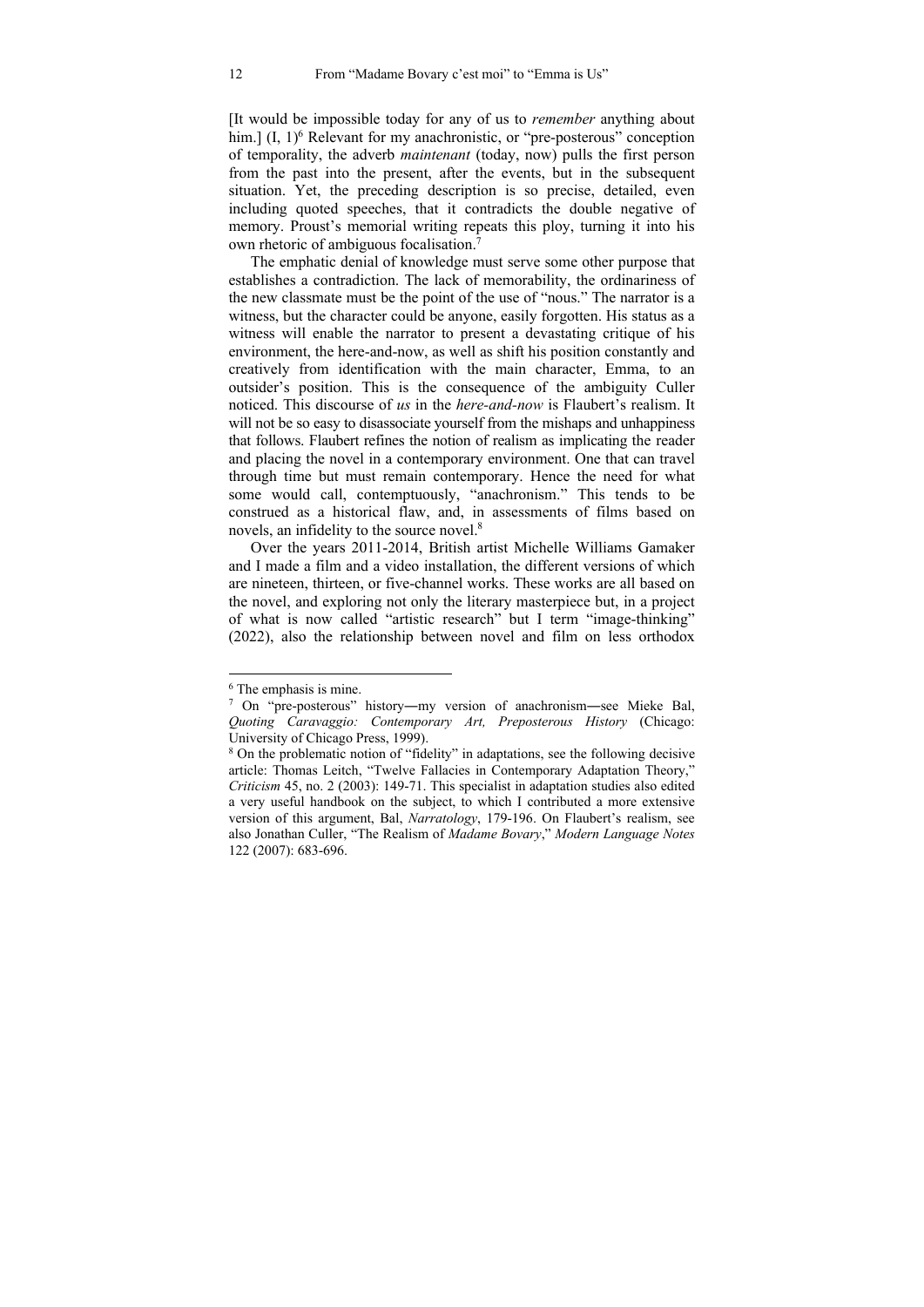#### Mieke Bal 13

terms that the usual view of "adaptation" allows. Our film *Madame B* is not an adaptation but a response to the novel; the relationship is not imitative but interactive, what I have called an "inter-ship."9 And it does not claim fidelity, but loyalty; not a "faithful" imitation of characters and events, but an attempt to first examine what makes this novel so unique, and then to try to come up with imaginative equivalents in cinematic language.

By messing up chronology, we made clear from the start that the film was not to be considered "faithful." In our film, we have turned the ambiguity of narration and the implication of witnessing through focalisation into a beginning image that posits the preposterous temporality that makes us all peers of Emma. You see Emma in the ruined house that stands for her ruined life. But the image is ever-so-slightly wobbly, indicating a hand-held camera. That typical cinematic feature does not signify a claim to authenticity, but the presence of others: of focalising witnesses. These others, whom we do not see in the image but only in that slight movement, witness Emma's ruin either with empathy or with relishing, as the neighbours do in the novel. We see this anonymous but far from neutral witnessing later in the film, when Emma is alone, including at her own wedding. The not-quite-stable image hints at spying, meddling, or possibly empathizing with others. The hand-held camera creates the "nous," the "us." And no viewer of the film, in 2014 and after, can claim that the midnineteenth century does not concern us.

# **Ambiguous Focalisation: Suspending Judgment**

As a tool for narrative rhetoric, in the sense of potentially manipulative, potentially empathic, artful story-telling, focalisation has the power to persuade, and thus, to have political impact. That power can be understood and thereby either undermined, when damaging, or enlisted, when supportive in view of a wider cultural political interest. I allege Flaubert's *Madame Bovary* as a "theoretical object" to explain how focalisation and its close analysis can do this, and the film to argue for the relevance of the concept in other media as well. The examples below are also meant to put forward an "intermediality" that complicates any notion of "fidelity" and replaces it with a dialogue, non-chronological, not prioritising the relationship between novel and film. The "theoretical object" is thus extended from the excerpts of the novel alone to the dialogic relationship

<sup>9</sup> Bal in *The Oxford Handbook of Adaptation Studies*, ed. Thomas Leitch (New York and Oxford: Oxford University Press, 2017).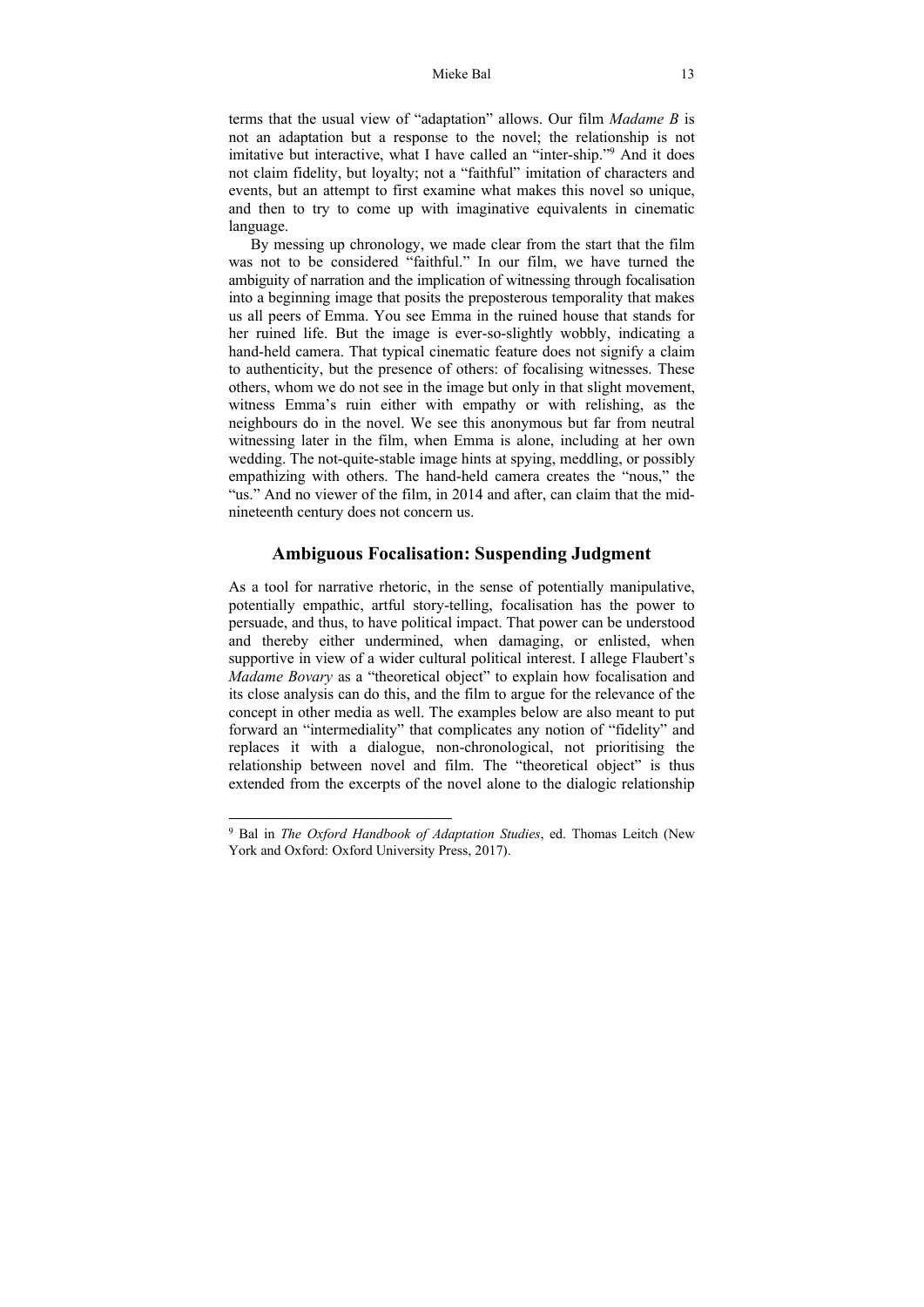between these and their cinematic (non)equivalent: equivalent in terms of story-telling, not of fabula events.<sup>10</sup>

That novel's ambiguity transforms Emma into "one of us," a victim of the combination of "emotional capitalism," on which more below, as we all are; of sexual selfishness and abuse, what we now call "#MeToo." In other words, of the cultural politics of Flaubert's time, as of our time. And the ambiguity binds fiction to reality through the inevitable, affectinducing activity of reading or viewing. These activities make any binary opposition between fiction and reality profoundly untenable. This ambiguity, thus, helps to point out how focalisation in this novel both indicts and transforms the politics of the culture we live in, and Emma lived in.

For this, my second case, I selected a very ordinary passage, a conversation between Charles and his mother concerning Emma's vague and inexplicable malaises. It begins in direct discourse. "Do you know what your wife needs?" asked the older Madame Bovary. "Sais-tu ce qu'il faudrait à ta femme? reprenait la mère Bovary. Ce seraient des occupations forcées, des ouvrages manuels! …―Pourtant elle s'occupe, disait Charles." [She needs to be forced to work—hard, manual work…" "She keeps busy, though," Charles said.] (II, 7) This is a classic quotation including the verb "to say" and quotation marks, as well as an indication of the subject who speaks. Each speaker can be characterised by their discourse: the mother harsh, full of contempt for Emma; the use of the qualifier "forcées" with "occupations" qualifies the mother and her discourse clearly. Charles weakly defends her, which tells us about his difficulty in making decisions. Soon, then, the discourse changes from quotation of a character's speech to a narratorial conclusion. And, while such passages are supposedly clarifying, here, all clarity vanishes.

Donc, il fut résolu que l'on empêcherait Emma de lire des romans. L'entreprise ne semblait point facile. La bonne dame s'en chargea: elle devait quand elle passerait par Rouen, aller en personne chez le loueur de

<sup>&</sup>lt;sup>10</sup> The concept of "theoretical object" was coined by French philosopher and art historian Hubert Damisch, put forward in a conversation with Yve-Alain Bois. See Yve-Alain Bois, Denis Hollier, Rosalind Krauss, and Hubert Damisch, "A Conversation with Hubert Damisch," *October*, 85 (1998): 3-17. For a notion of intermediality, see Jørgen Bruhn, and Anne Gjelsvik, eds., *Cinema Between Media: An Intermediality Approach* (Edinburgh: Edinburgh University Press, 2013). That volume comes from an active research group on intermediality at Linnaeus University in Växjö, Sweden. See for activities and affiliated faculty, https://elmcip.net/organizations/linnaeus-university-centre-intermedial-andmultimodal-studies-ims.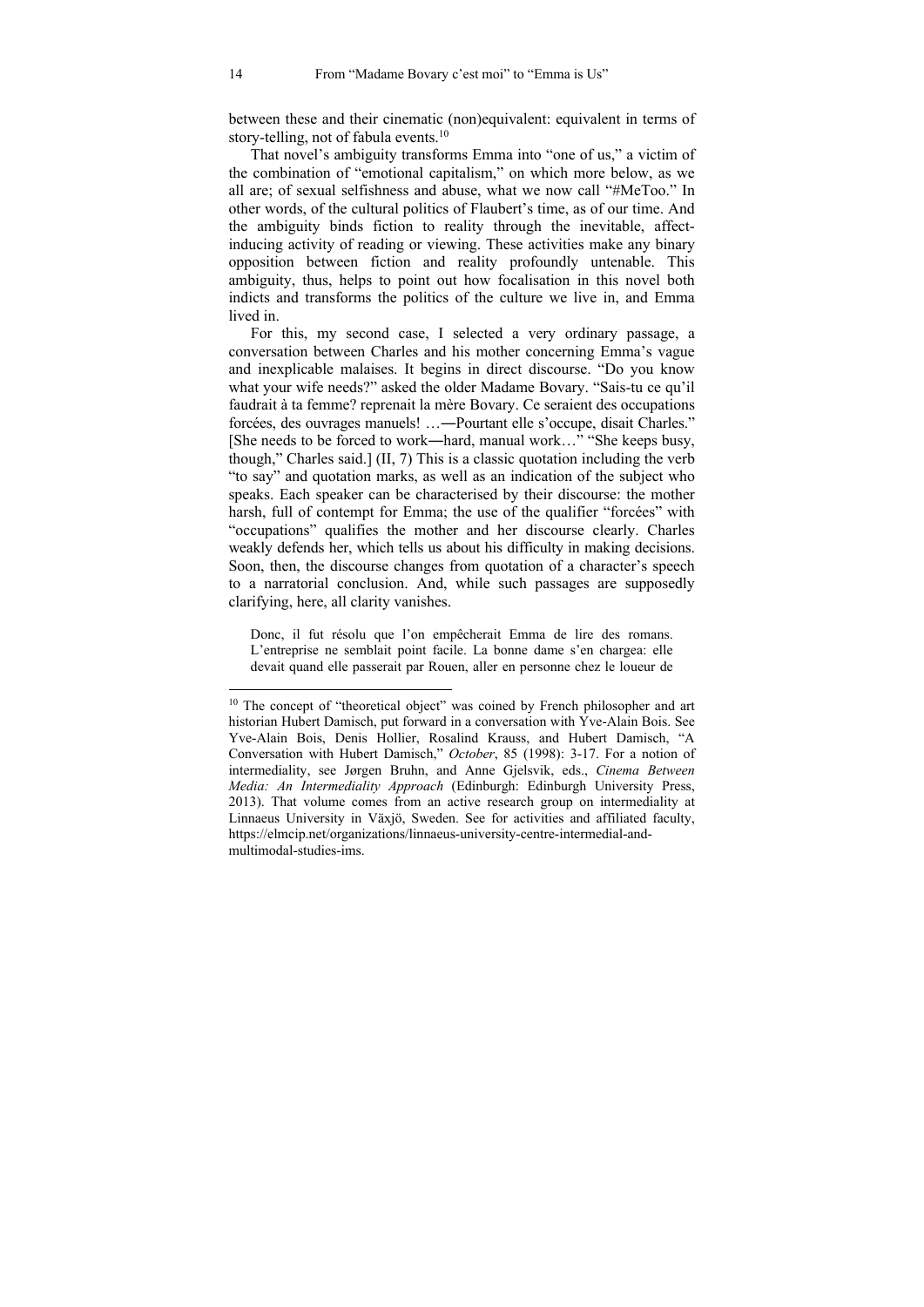#### Mieke Bal 15

livres et lui représenter qu'Emma cessait ses abonnements. N'aurait-on pas le droit d'avertir la police, si le libraire persistait quand même dans son métier d'empoisonneur? [So it was decided to prevent Emma from reading novels. The project presented certain difficulties, but the old lady undertook to carry it out: on her way through Rouen she would personally call on the proprietor of the lending library and tell him that Emma was cancelling her subscription. If he nevertheless persisted in spreading his poison, they would certainly have the right to report him to the police.] (II, 7)

The beginning of the passage seems to be a narrator's summing up, as a conclusive "so" indicates. The second sentence implies a conversation―the hesitant Charles objects it is difficult to do, and the resolute mother promises to solve the problem. But then, the mother's active meddling is rendered in the narrator's discourse, as the descriptive "old lady" ("la bonne dame") indicates. Neither Charles nor the mother herself would qualify her in such terms. And "s'en chargea" ("undertook") is the narrator's verb that characterises her readiness to act, again summing up. But like the verb "carry it out," it can be either the narrator's word choice or her own, as if saying: "don't worry son, you don't have to do anything, I'll carry it out."

The second half of the sentence clearly moves towards the ambiguity of free indirect discourse, however. This is projecting a plan. She was leaving soon anyway, and it is as if we hear her say: "On my way through Rouen, I will call on the proprietor of the lending library and tell him that Emma is cancelling her subscription." The final sentence of the fragment is more clearly free indirect discourse, and it is in fact a double one. It renders a quote within a quote. Imagine what the mother will have said to her son: "I will threaten this man: [quote] 'if you nevertheless persist in spreading your poison, we will surely have the right to report you to the police.'" A narrator could have used the word "threaten" and summed up the rest with something like "with the police." But both "spreading your poison" and "have the right" smack of the angry, intimidating old woman's righteousness, as she will threaten the librarian with conviction and even passion; these are all her thoughts, her words.

The entire passage becomes a mixture of the narrator's discourse, the character's quoted discourse, and free indirect discourse. Why would a novelist structure this passage so confusingly? As I see it, the point of this is to demonstrate the power of meddlers, so important in this novel. Like Homais the nasty pharmacist and the gossiping townsfolk who judge Emma's behaviour and rejoice in her downfall, Madame Bovary senior is herself a poison of sorts. Such phrases as "his poison," meaning novels,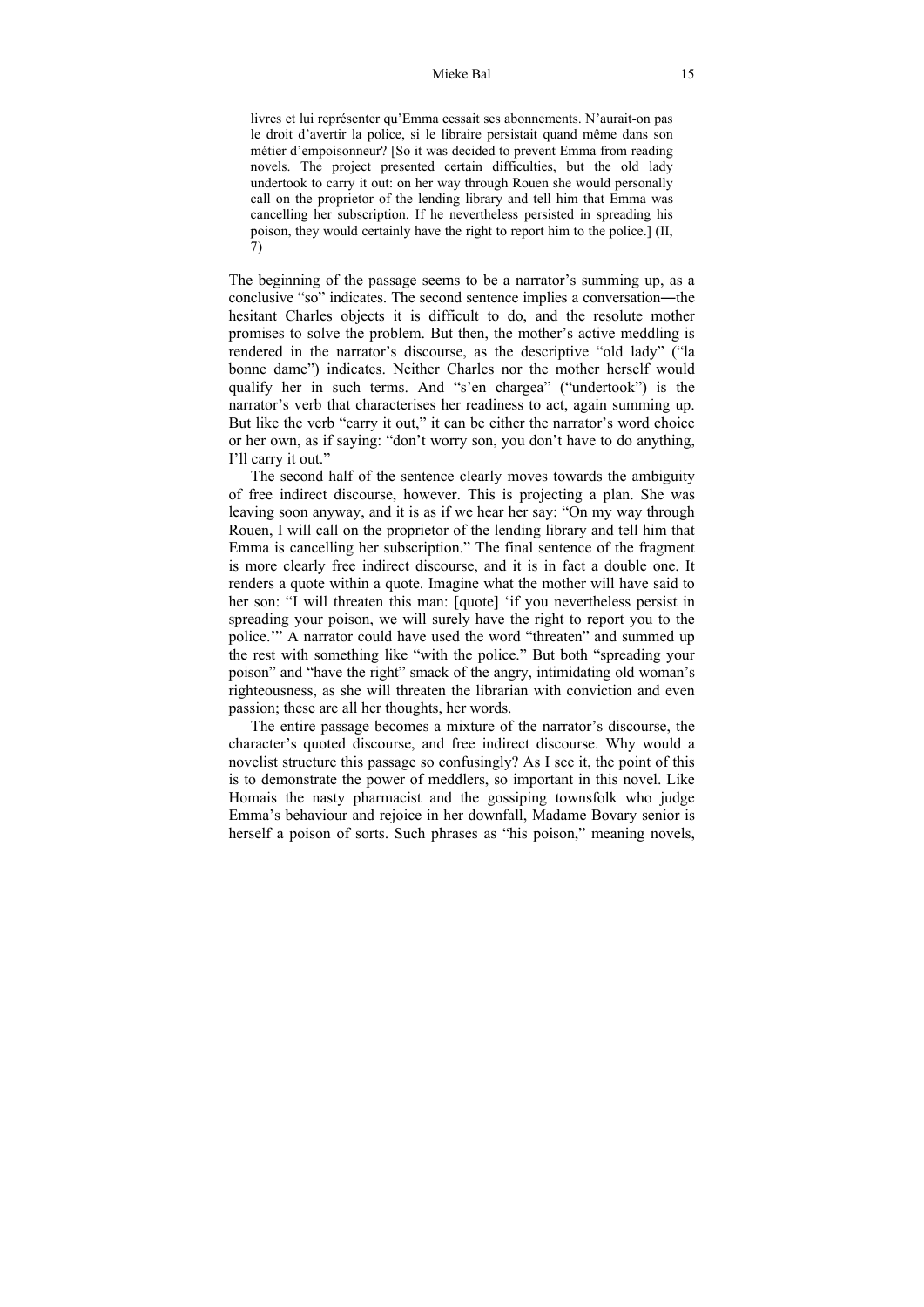can hardly be attributed to the primary narrator of a carefully crafted and proudly presented novel. Instead, the narrator here quotes, freely-indirectly, not just the mother but the *public opinion* of a large segment of the population, from "fiction is dangerous" to "fiction is nonsense." Thus, the structure of embedded speech builds up the oppressive environment in which Emma lives, where the imagination is censored and freedom of thought is forbidden. Realism, here, does not mean objectivity but a fiercely ironic rendering of a real social structure of embedding whatever a character says in clichés; what Flaubert astutely called *idées reçues*.

### **What is Focalization?**

The idea behind the concept of focalisation is that whenever events are presented, it is from within a certain vision. A point of view is chosen, a certain way of seeing things, a certain angle, whether real historical facts or fictitious events are concerned. This slanted or subjective nature of story-telling is inevitable, and denying it constitutes a dubious political act. Objectivity is an attempt to present only what is seen or perceived in some other way. All comments are shunned, and implicit interpretation is also avoided. Perception, however, is strongly dependent on the position of the perceiving body; a small child sees things in a totally different way from an adult, if only as far as measurements are concerned, but also due to the knowledge and experience that inform understanding. The degree to which one is familiar with what one sees also influences perception. We are confronted, not with events, a fabula, but with a *vision* of the fabula. Focalisation is, then, the *relation* between the vision and what is seen or perceived.

The short passage with Charles' mother is translated into cinematic language in the brief moment that the mother sees Emma come down the stairs with, once again, new expensive clothes on. Without words, she shakes her head and looks with utter contempt at her daughter-in-law, so that the latter throws her out. The issue we gleaned from the novel is not, or not simply, to indict the cruel mother but to demonstrate that "looks can kill" as the saying has it; that silent looking participates as a full speech act, the evidence of which is that Emma responds with a speech act that is, indeed, a response to a previous speech act―that look. Understanding this helps us to grasp the complexity and subtlety of language, verbal and (audio)visual, to express disagreement, difference, and hostility.

As a third example, consider the famous sentence: "La conversation de Charles était plate comme un trottoir de rue." [Charles's conversation was flat like a side walk.] (I, 7) It is devastating for Charles in Emma's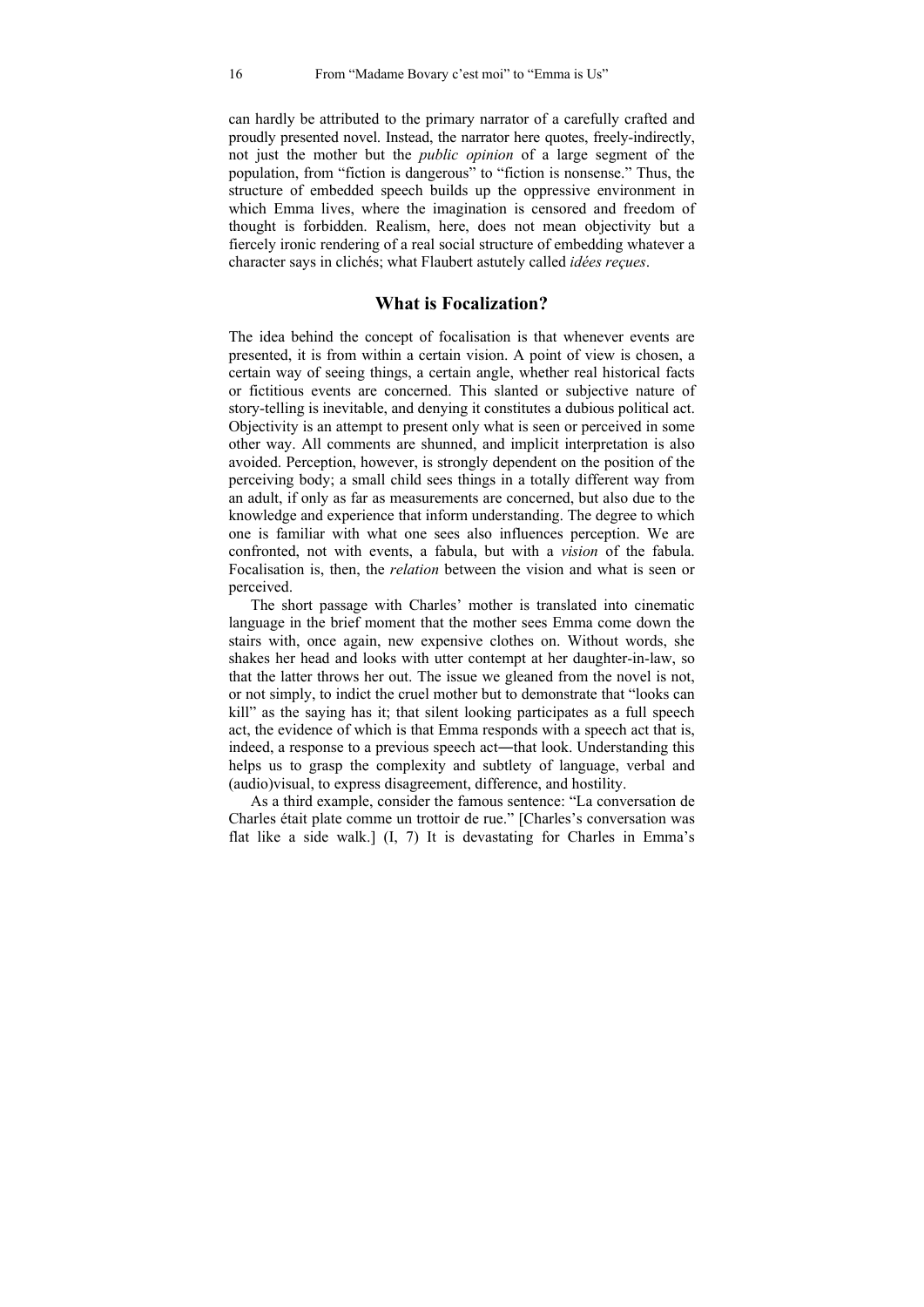### Mieke Bal 17

eyes―only if we consider the sentence as focalised by Emma. However, unmooring discourses and thus precluding facile judgemental attitudes are Flaubert's project, as this ambiguity demonstrates. The point is not that Emma's boredom justifies her later actions, but that we all *feel* her boredom, empathise with it, and yet keep also in view that Charles has no access to that understanding. The sentence is short but durational, as the verb tense of the imperfect (était) indicates. This brevity exemplifies Flaubert's economy of words. The generic noun "conversation" accompanied by a verb in the imperfect tense expressing the reiteration of routine, "tells" an infinite number of words. And, according to the comparison, they are deadly. This sentence is not only a narrative expression of a nonevent―what Gérard Genette called with a phrase, paradoxical given the topic of wordiness, "Flaubert's silences"11―but also an indirect image of the boredom that will kill Emma. It reverses the narrative dynamic between narration and description, and between literary and cinematic.

The sentence continues, and readers are made keenly aware of language as the primary material of this artwork: "... et les idées de tout le monde y défilaient, dans leur costume ordinaire, sans exciter d'émotion, de rire ou de rêverie." […and the ideas of everyman came by; they wore drab everyday clothes, and they inspired neither emotion nor laughter or dreams.<sup>[12</sup> (I, 7) The sidewalk is one element of the comparison; strollers come in, but when their clothes are commented upon, readers lose the thread and thus realise the incongruity of language. This is one of Flaubert's devices to de-realise and re-orient his alleged realism.

The transformation of narrative discourse implicates a later short sentence that resonates with the comparison: "C'était surtout aux heures des repas qu'elle n'en pouvait plus." [Especially during mealtimes she couldn't stand it anymore.] (I, 9) This specifies time within duration. A metaphor sums up: "toute l'amertume de son existence lui semblait servie sur son assiette." [It seemed to her that the entire bitterness of her existence was served to her on her plate.] (I, 9) Erich Auerbach alleged this image as "the climax of the portrayal of her despair." He calls it a "formless tragedy."13 I agree with "tragedy," but I think the qualifier "formless" ignores the profoundly tragic temporal form at stake. In the film, we wanted to do justice to these crucial short sentences, but not through literally quoting them. Instead, we wished to show―rather than tell―what they imply, including their effect on Emma and the possibility

<sup>&</sup>lt;sup>11</sup> Gérard Genette, *Figures I* (Paris: Editions du Seuil, 1966). <sup>12</sup> The translation is mine.

<sup>13</sup> Erich Auerbach, *Mimesis: The Representation of Reality in Western Literature,* trans. William R. Trask (Princeton: Princeton University Press, 1956), 483.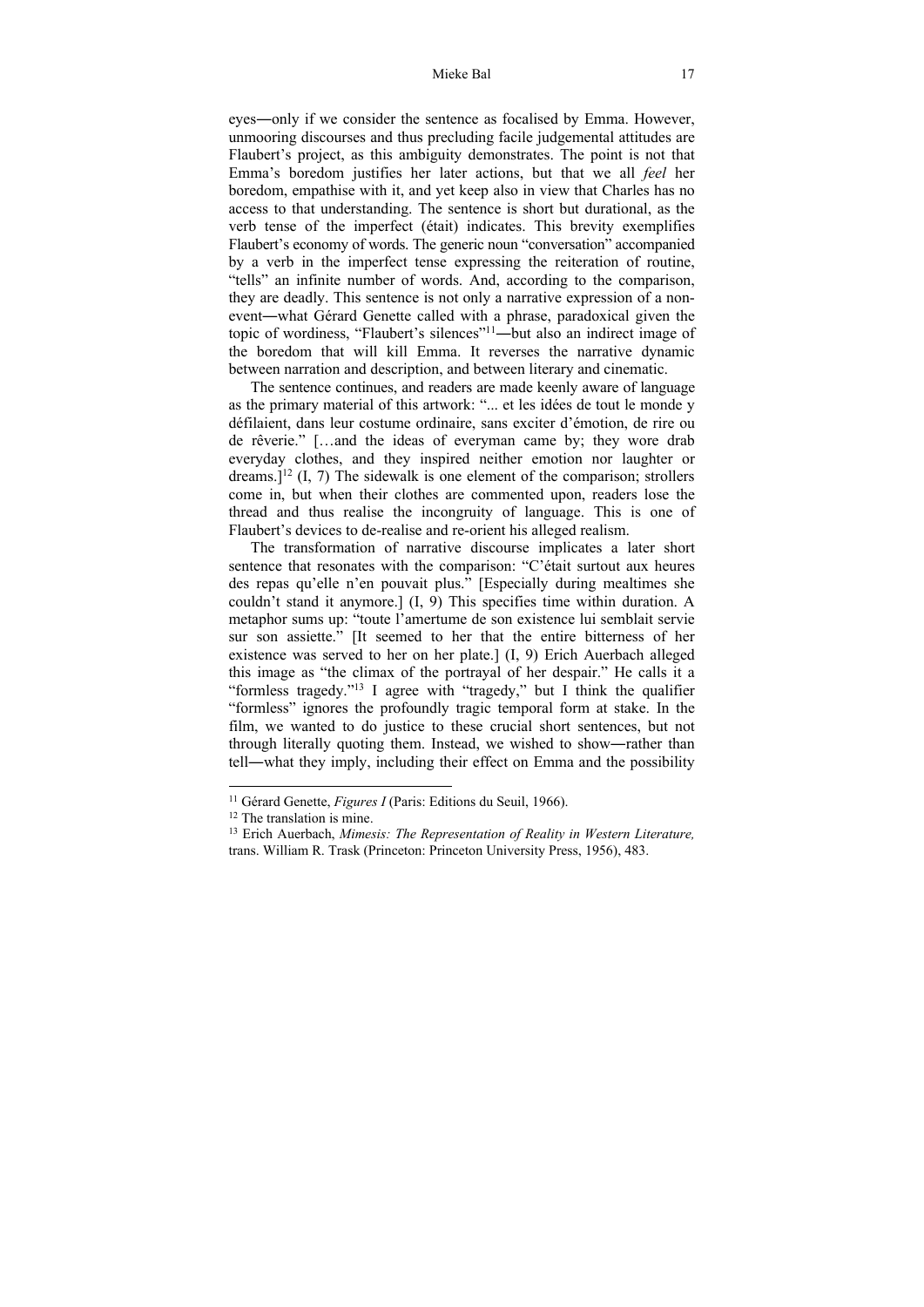for viewers to be effectively touched by it. Conflating the two short passages into a rather extensive audio(visual) image demonstrates the performative nature of Charles's monologic conversations―a performance of communicative failure.14

What is the role of focalisation in this passage when rendered cinematically? In the film, the three short sentences turn into an audioimage in audiovisual free indirect discourse. This enables the spectator to experience, on an intuitive, sensate level, a double, conflicted perception. For this durational scene, a monologue creates the image. Charles drones on about the weather, the project to build a shed in the garden, a patient, and the tastelessness of the raspberries this year. Focalising on Emma's face shows the visual echo of Charles's boring chatter. Between the two characters the sonic image continues the visual performative image of the scene early on when Charles's look brings Emma to life, recognizing in the girl the woman she is becoming right now. The dinner scene is edited almost exclusively with Emma's face in the image; that face is the affected "second person" of the monologue's performativity. That is where the boredom inscribes itself, producing more and more exasperation. The long takes are edited with minimal intervention, contrasting with the nervous discourse; they enhance the durational character of the scene.

Instead of his face, we see his shoulder, blurred, in what in cine-speak is a "dirty closeup," and dark, looming over Emma. The closeup draws attention to the cinematic medium, comparable to Flaubert's bizarre comparisons that foreground language, as analysed so brilliantly by Culler.15 Because we barely see him, Charles's talk constitutes, indeed, a sonic image. In the novel, Emma focalises the one short sentence, even if the narrator without identity takes over. It is that narrator who makes the sentence ambiguous, implicating the readers-viewers into Emma's focalisation. For Emma is the prisoner of the conversation―flat, like a sidewalk; crushing. And, according to the performative conception of the look, the film's spectator enables her to show her boredom and, at the end, when boredom transforms into horror, to scream. It is the spectator who, seeing and feeling the horror, reads the face and grants the boredom visibility. As an interpretive anachronism, instead of figuring the metaphor, the scream makes Auerbach's reading ("the climax of the

<sup>&</sup>lt;sup>14</sup> See also the psychoanalytic commentary by Ion K. Collas on the role of food and poison, eating, and eating disorders in the novel. Ion K. Collas, *Madame Bovary: A Psychoanalytic Reading* (Genève: Droz, 1985). The scene is based on improvisation by actor Thomas Germaine.

<sup>15</sup> Culler, *Flaubert*, 1974.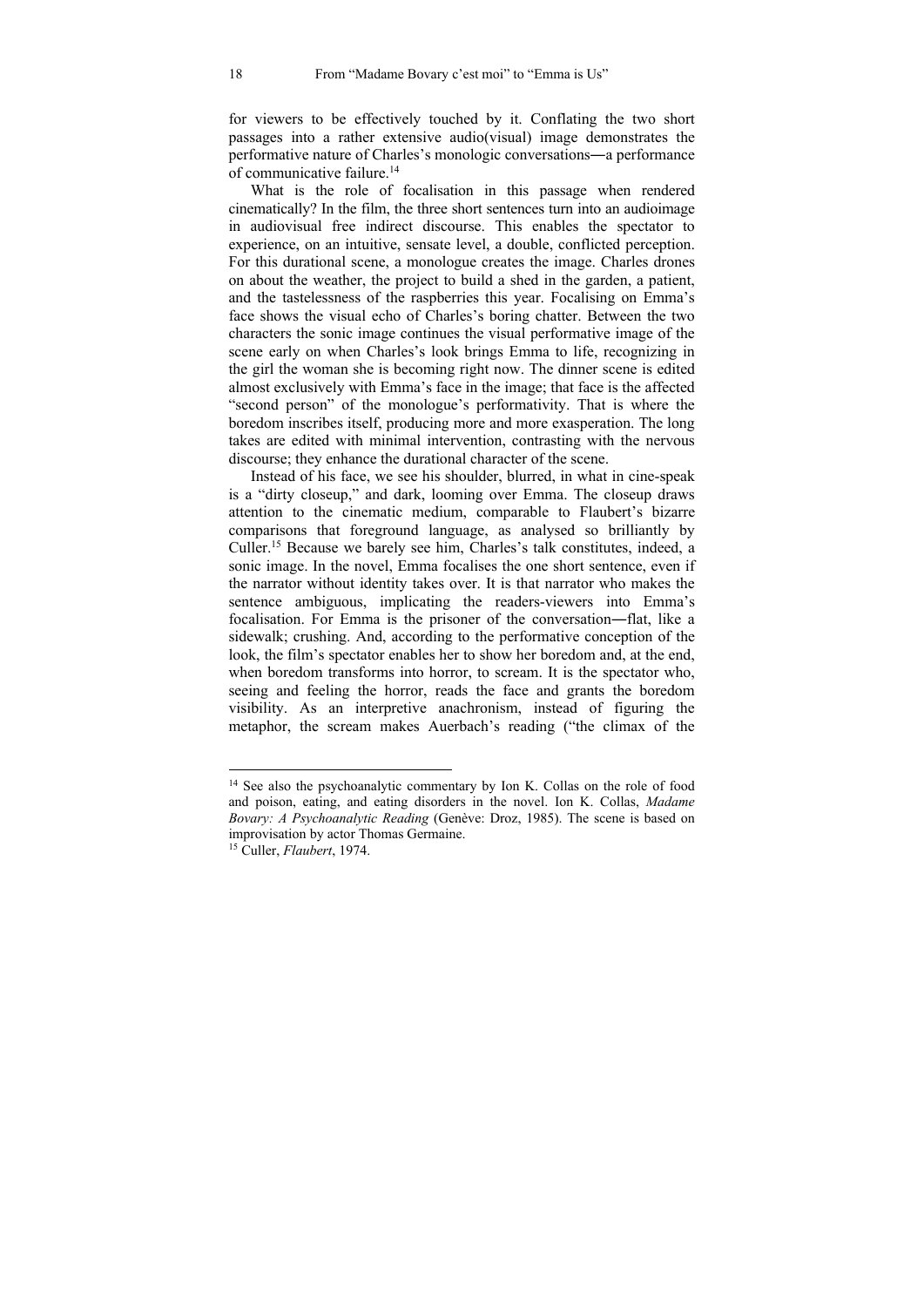portrayal of her despair") and its instantaneousness concrete, not in spite of the durational sentence but because of it.

Speaking of deadly boring topics in a monotone voice, Charles nevertheless speaks on a nervous rhythm, and progressively more so: fast but also with silences, and sighing. Once he says pleadingly: "Say something!" Thus, he gives shape to the anxiety of the character who is also a prisoner of this marriage without exit. Sensing his wife's boredom, Charles fills the silences he knows to be inevitable, and hence accumulates stupidities. Thus, *bêtise* is shared, and, as Emma will say when she lays dying: no one is to blame. The film takes the work out of the moralism that, suggesting judgement, would leave the viewer out of the novel's grasp. Charles and Emma are more united than ever by the boredom, the nervousness, the anxiety, and by the sonic image's reflection on Emma's face. Their infernal union says everything that Flaubert, with his economy of words, did not narrate but implied in the narration, through focalisation.16

The visual image of Emma's more and more exasperated face is the product of the voice, of words, of the dialogue with a single speaker that Flaubert ("la conversation de Charles") has characterised so perfectly―but hyperbolically, in a proto-postmodernist vein. Charles is the character who brings about an invisible, but far from silent event: he is the one who transforms Emma, barely awoken to life, into a living cadaver, entering an agony that takes up the remainder of the story. Her husband does not cause this agony but only facilitates it, as its instrument. The veritable cause is the expectation, the passivity, of the woman who is captured by a system that she fails to understand, but that has been instilled in her from an early age on. This system, that needed to wait for decades to be articulated, is what Flaubert staged. And it is what binds his time to ours.

## **An Illness We All Have: Emotional Capitalism**

Flaubert's special, indeed sometimes almost ungrammatical use of verb tenses renders the idea and experience of routine as the source of boredom. In loyalty to this aspect, the central part of the film is marked by an alternation of different routines in Emma's life and the repetition of sequences from these routines. This part tackles the central topic to which the film shifts the core of Flaubert's novel, making visible what is really already central in the novel. It stages "emotional capitalism"―then and

<sup>&</sup>lt;sup>16</sup> Bêtise, which Flaubert cultivated in order to indict it, can also be contagious, as the moralistic reading of Marc Girard demonstrates. See Marc Girard, *La passion de Charles Bovary* (Paris: Imago, 1995).